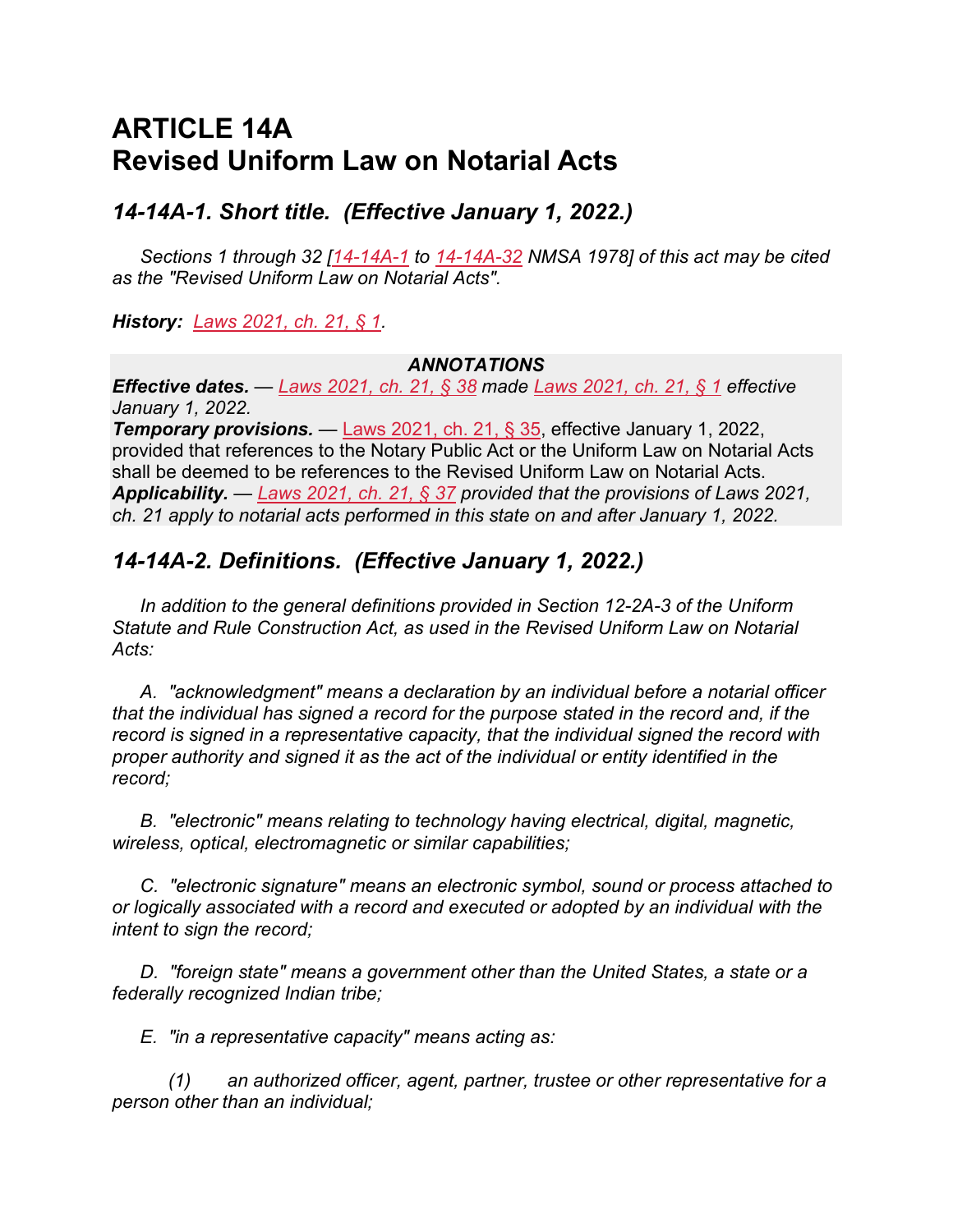*(2) a public officer, personal representative, guardian or other representative, in the capacity stated in a record;*

*(3) an agent or attorney-in-fact for a principal; or*

*(4) an authorized representative of another in any other capacity;*

*F. "notarial act" means an act, whether performed with respect to a tangible or electronic record, that a notarial officer may perform under the law of this state. The term includes taking an acknowledgment, administering an oath or affirmation, taking a verification on oath or affirmation, witnessing or attesting a signature, certifying or attesting a copy and noting a protest of a negotiable instrument;*

*G. "notarial officer" means a notary public or other individual authorized to perform a notarial act;*

*H. "notary public" means an individual commissioned to perform a notarial act by the secretary of state;*

*I. "official stamp" means a physical image affixed to or embossed on a tangible record or an electronic image attached to or logically associated with an electronic record and includes an official notary seal;*

*J. "person" also includes a statutory trust, public corporation, government or governmental subdivision, agency or instrumentality;*

*K. "record" means information that is inscribed on a tangible medium or that is stored in an electronic or other medium and is retrievable in perceivable form;*

*L. "sign" or "subscribe", when used with present intent to authenticate or adopt a record, means to:*

*(1) execute or adopt a tangible symbol; or*

*(2) attach to or logically associate with the record an electronic symbol, sound or process;*

*M. "signature" means a tangible symbol or an electronic signature that evidences the signing of a record;*

*N. "stamping device" means:*

*(1) a physical device capable of affixing to or embossing on a tangible record an official stamp; or*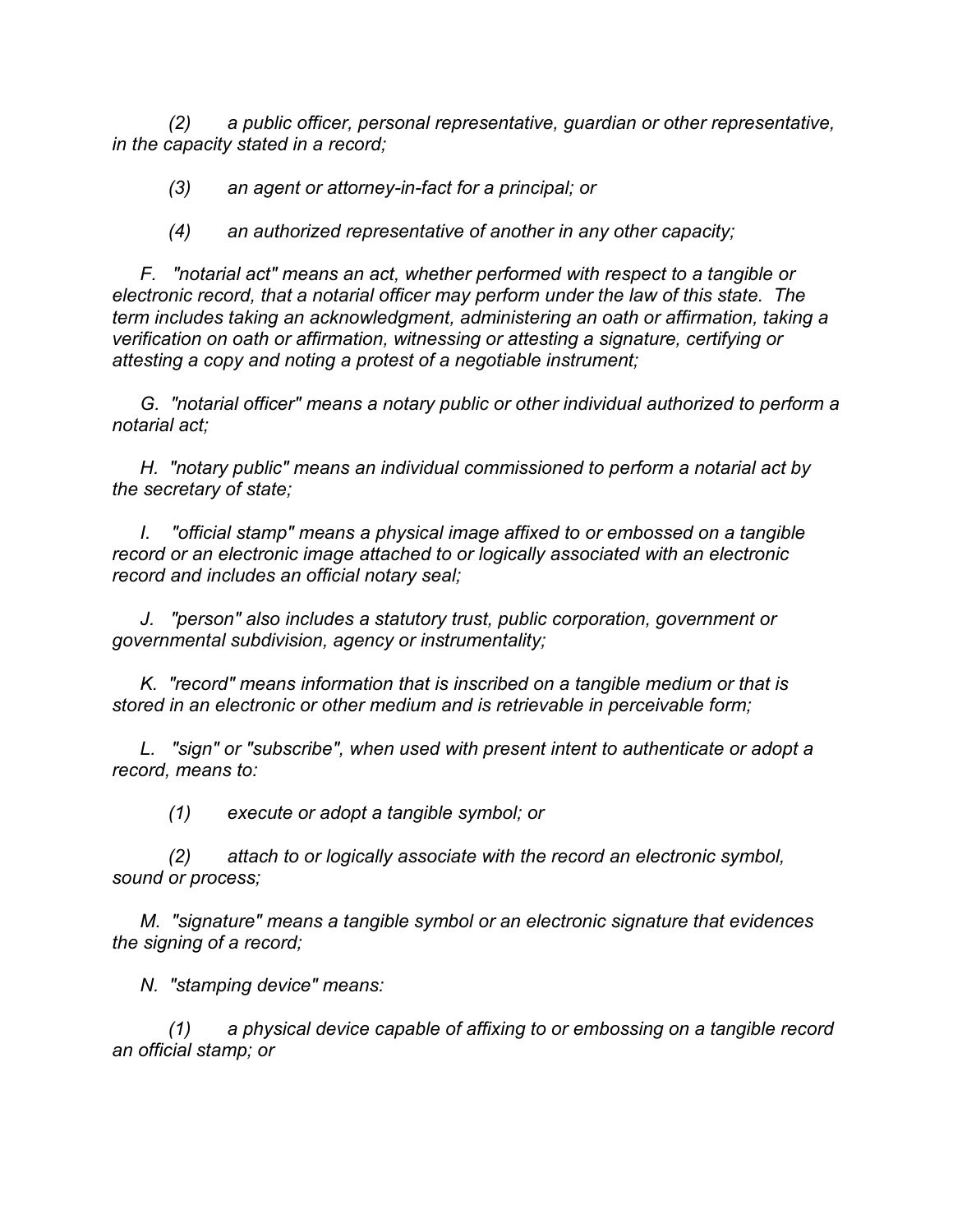*(2) an electronic device or process capable of attaching to or logically associating with an electronic record an official stamp; and*

*O. "verification on oath or affirmation" means a declaration, made by an individual on oath or affirmation before a notarial officer, that a statement in a record is true.*

*History: [Laws 2021, ch. 21, § 2.](https://nmonesource.com/nmos/nmsl/en/item/18129/index.do#!b/c21s2)*

#### *ANNOTATIONS*

*Effective dates. — [Laws 2021, ch. 21, § 38](https://nmonesource.com/nmos/nmsl/en/item/18129/index.do#!b/c21s38) made [Laws 2021, ch. 21, § 2](https://nmonesource.com/nmos/nmsl/en/item/18129/index.do#!b/c21s2) effective January 1, 2022. Applicability. — [Laws 2021, ch. 21, § 37](https://nmonesource.com/nmos/nmsl/en/item/18129/index.do#!b/c21s37) provided that the provisions of Laws 2021, ch. 21 apply to notarial acts performed in this state on and after January 1, 2022.*

## *14-14A-3. Authority to perform notarial act. (Effective January 1, 2022.)*

*A. A notary public or notarial officer shall perform all notarial acts pursuant to the Revised Uniform Law on Notarial Acts or by law of this state other than the Revised Uniform Law on Notarial Acts.*

*B. A notarial officer shall not perform a notarial act with respect to a record to which the officer or the officer's spouse or domestic partner is a party or in which either of them has a direct beneficial interest. A notarial act performed in violation of this subsection is voidable.*

*C. A notarial officer may certify that a tangible copy of an electronic record is an accurate copy of the electronic record.*

*History: [Laws 2021, ch. 21, § 3.](https://nmonesource.com/nmos/nmsl/en/item/18129/index.do#!b/c21s3)*

#### *ANNOTATIONS*

*Effective dates. — [Laws 2021, ch. 21, § 38](https://nmonesource.com/nmos/nmsl/en/item/18129/index.do#!b/c21s38) made [Laws 2021, ch. 21, § 3](https://nmonesource.com/nmos/nmsl/en/item/18129/index.do#!b/c21s3) effective January 1, 2022.*

*Applicability. — [Laws 2021, ch. 21, § 37](https://nmonesource.com/nmos/nmsl/en/item/18129/index.do#!b/c21s37) provided that the provisions of Laws 2021, ch. 21 apply to notarial acts performed in this state on and after January 1, 2022.*

## *14-14A-4. Requirements for certain notarial acts. (Effective January 1, 2022.)*

*A. A notarial officer who takes an acknowledgment of a record shall determine, from personal knowledge or satisfactory evidence of the identity of the individual, that the individual appearing before the officer and making the acknowledgment has the identity claimed and that the signature on the record is the signature of the individual.*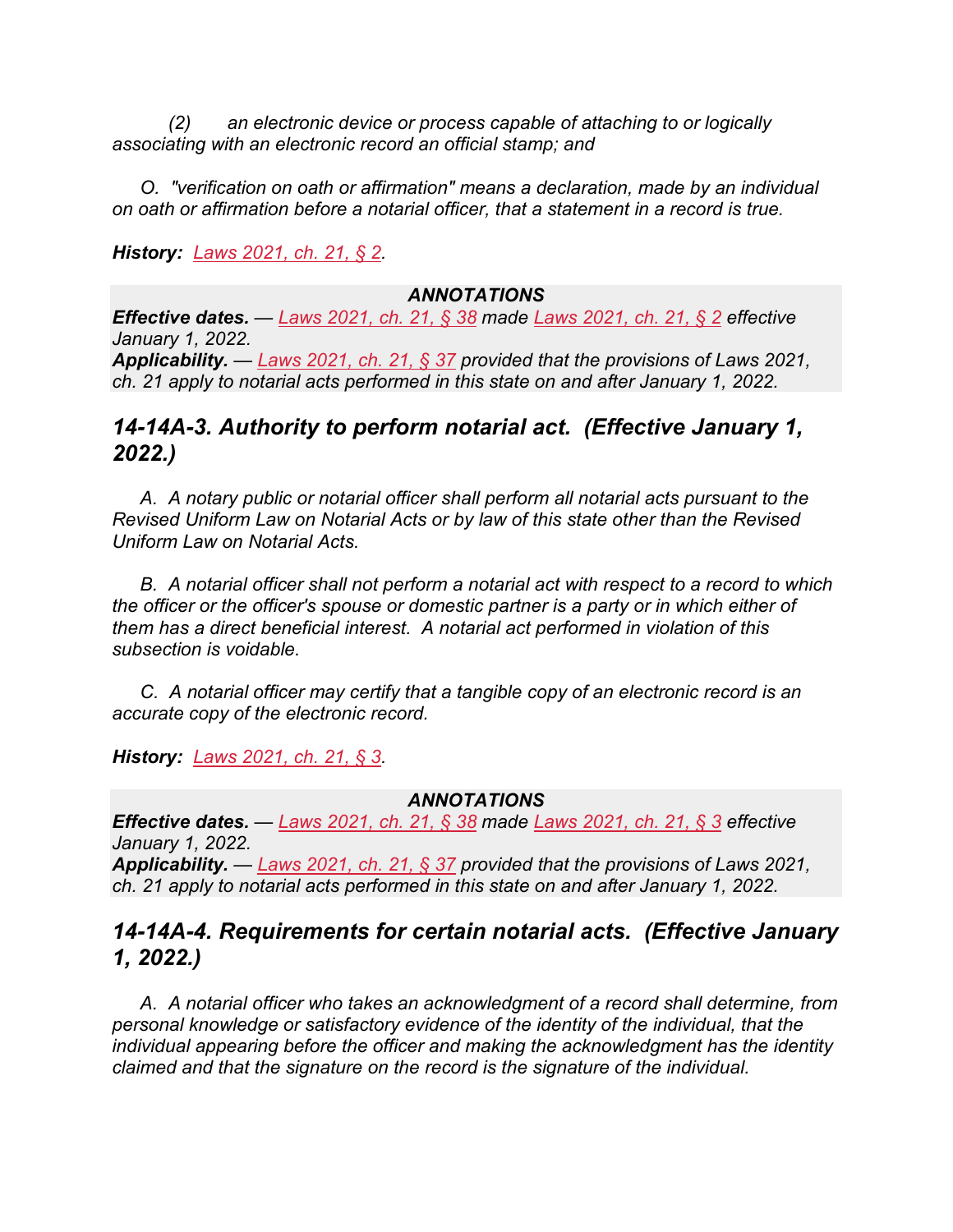*B. A notarial officer who takes a verification of a statement on oath or affirmation shall determine, from personal knowledge or satisfactory evidence of the identity of the individual, that the individual appearing before the officer and making the verification has the identity claimed and that the signature on the statement verified is the signature of the individual.*

*C. A notarial officer who witnesses or attests to a signature shall determine, from personal knowledge or satisfactory evidence of the identity of the individual, that the individual appearing before the officer and signing the record has the identity claimed.*

*D. A notarial officer who certifies or attests a copy of a record or an item that was copied shall determine that the copy is a full, true and accurate transcription or reproduction of the record or item.*

*E. A notarial officer who makes or notes a protest of a negotiable instrument shall determine the matters set forth in Subsection B of Section [55-3-505](https://nmonesource.com/nmos/nmsa/en/item/4411/index.do#!b/55-3-505) NMSA 1978.*

*History: [Laws 2021, ch. 21, § 4.](https://nmonesource.com/nmos/nmsl/en/item/18129/index.do#!b/c21s4)*

#### *ANNOTATIONS*

*Effective dates. — [Laws 2021, ch. 21, § 38](https://nmonesource.com/nmos/nmsl/en/item/18129/index.do#!b/c21s38) made [Laws 2021, ch. 21, § 4](https://nmonesource.com/nmos/nmsl/en/item/18129/index.do#!b/c21s4) effective January 1, 2022.*

*Applicability. — [Laws 2021, ch. 21, § 37](https://nmonesource.com/nmos/nmsl/en/item/18129/index.do#!b/c21s37) provided that the provisions of Laws 2021, ch. 21 apply to notarial acts performed in this state on and after January 1, 2022.*

## *14-14A-5. Personal appearance required; exception authorized for remote notarizations. (Effective January 1, 2022.)*

*A. If a notarial act relates to a statement made in or a signature executed on a record, the individual making the statement or executing the signature shall appear personally before the notarial officer.*

*B. A remotely located individual may comply with this section or with any other requirement of the laws of this state that state that a person appear before a notarial officer at the time of a notarial act by using communication technology to appear before a notary public or notarial officer.*

*C. A notary public or notarial officer located in this state may perform a notarial act using communication technology for a remotely located individual if:*

*(1) the notary public:*

*(a) has personal knowledge of the identity of the individual pursuant to Subsection A of Section 6 [\[14-14A-6](https://nmonesource.com/nmos/nmsa/en/item/4383/index.do#!b/14-14A-6) NMSA 1978] of the Revised Uniform Law on Notarial Acts;*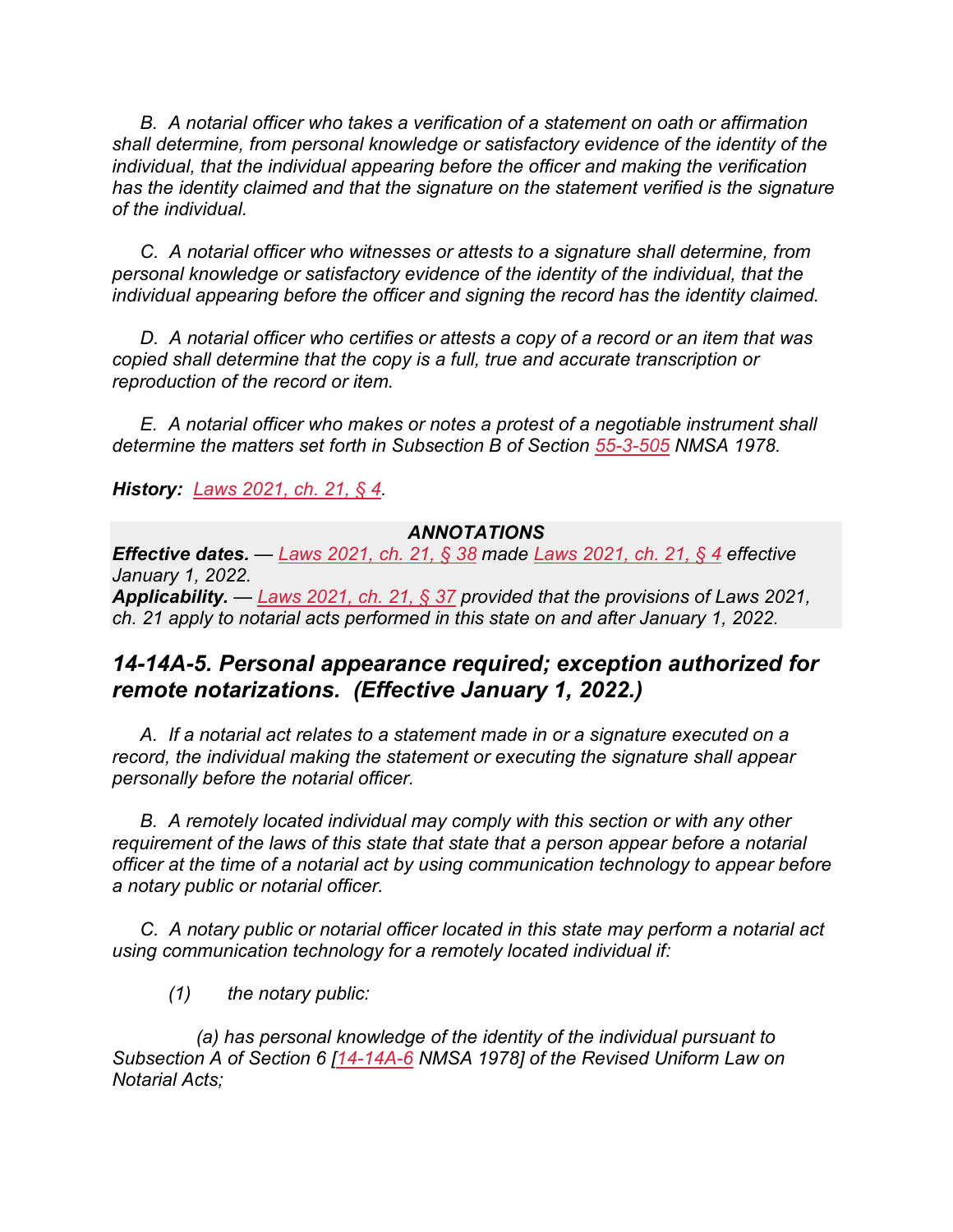*(b) has satisfactory evidence of the identity of the remotely located individual by oath or affirmation from a credible witness appearing before the notary public pursuant to Subsection B of Section 6 of the Revised Uniform Law on Notarial Acts or this section; or*

*(c) has obtained satisfactory evidence of the identity of the remotely located individual by using at least two different types of identity proofing;*

*(2) the notary public is able to reasonably confirm that a record before the notary public is the same record in which the remotely located individual made a statement or on which the individual executed a signature;*

*(3) the notary public, or a person acting on behalf of the notary public, creates an audiovisual recording of the performance of the notarial act; and*

*(4) for a remotely located individual located outside the United States:*

*(a) the record: 1) is to be filed with or relates to a matter before a public official or court, governmental entity or other entity subject to the jurisdiction of the United States; or 2) involves property located in the territorial jurisdiction of the United States or involves a transaction substantially connected with the United States; and*

*(b) the act of making the statement or signing the record is not prohibited by the foreign state in which the remotely located individual is located.*

*D. If a notarial act is performed pursuant to this section, the certificate of notarial act required by Section 15 [\[14-14A-15](https://nmonesource.com/nmos/nmsa/en/item/4383/index.do#!b/14-14A-15) NMSA 1978] of the Revised Uniform Law on Notarial Acts and the short-form certificate provided in Section 15 of the Revised Uniform Law on Notarial Acts shall indicate that the notarial act was performed using communication technology.*

*E. A short-form certificate provided pursuant to Section 15 of the Revised Uniform Law on Notarial Acts for a notarial act subject to this section is sufficient if it:*

*(1) complies with rules adopted under Paragraph (1) of Subsection H of this section; or*

*(2) is in the form provided in Section 15 of the Revised Uniform Law on Notarial Acts and contains a statement substantially as follows: "This notarial act involved the use of communication technology.".*

*F. A notary public, a guardian, a conservator or an agent of a notary public or a personal representative of a deceased notary public shall retain the audiovisual recording created pursuant to Paragraph (3) of Subsection C of this section or cause the recording to be retained by a repository designated by or on behalf of the person required to retain the recording. Unless a different period is required by rule adopted*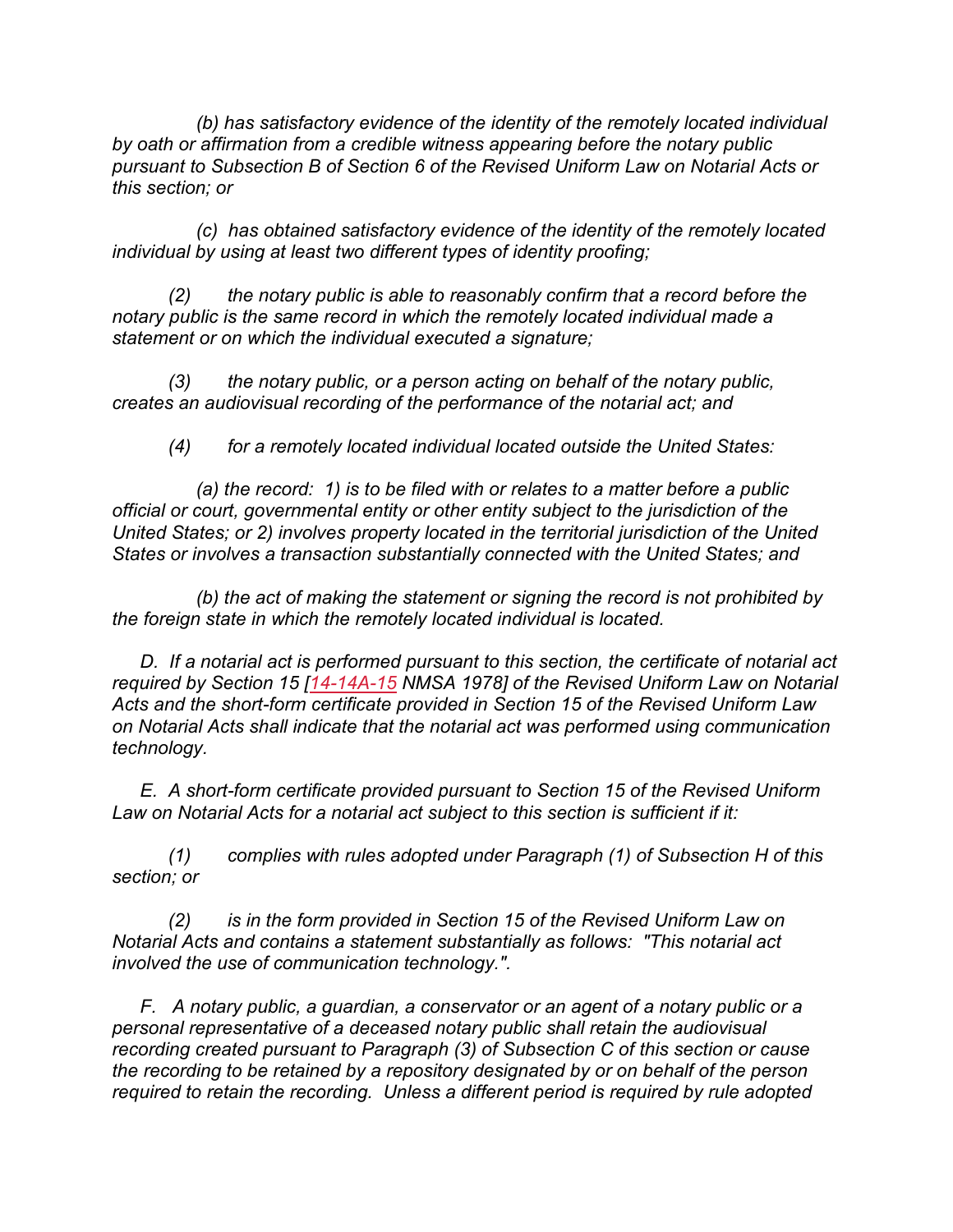*pursuant to Paragraph (4) of Subsection H of this section, the recording must be retained for a period of at least ten years after the recording is made.*

*G. Before a notarial officer performs the notarial officer's initial notarial act with a remotely located individual under this section, the notarial officer shall notify the secretary of state that the notarial officer will be performing notarial acts with respect to remotely located individuals and identify the technologies the notarial officer intends to use. If the secretary of state has established standards pursuant to Subsection H of this section and Section 26 [\[14-14A-26](https://nmonesource.com/nmos/nmsa/en/item/4383/index.do#!b/14-14A-26) NMSA 1978] of the Revised Uniform Law on Notarial Acts for approval of communication technology or identity proofing, the communication technology and identity proofing shall conform to the standards.*

*H. In addition to adopting rules pursuant to Section 26 of the Revised Uniform Law on Notarial Acts, the secretary of state may adopt rules under this section regarding performance of a notarial act. The rules may:*

*(1) prescribe the means of performing a notarial act involving a remotely located individual using communication technology;*

*(2) establish standards for communication technology and identity proofing;*

*(3) establish requirements or procedures to approve providers of communication technology and the process of identity proofing; and*

*(4) establish standards and a period for the retention of an audiovisual recording created pursuant to Paragraph (3) of Subsection C of this section.*

*I. Before adopting, amending or repealing a rule governing performance of a notarial act with respect to a remotely located individual, the secretary of state shall consider:*

*(1) the most recent standards regarding the performance of a notarial act with respect to a remotely located individual promulgated by national standard-setting organizations and the recommendations of the national association of secretaries of state;*

*(2) standards, practices and customs of other jurisdictions that have laws substantially similar to this section; and*

*(3) input from governmental officials and entities and other interested persons.*

*J. By allowing its communication technology or identity proofing to facilitate a notarial act for a remotely located individual or by providing storage of the audiovisual recording created pursuant to Paragraph (3) of Subsection C of this section, the provider of the communication technology, identity proofing or storage appoints the*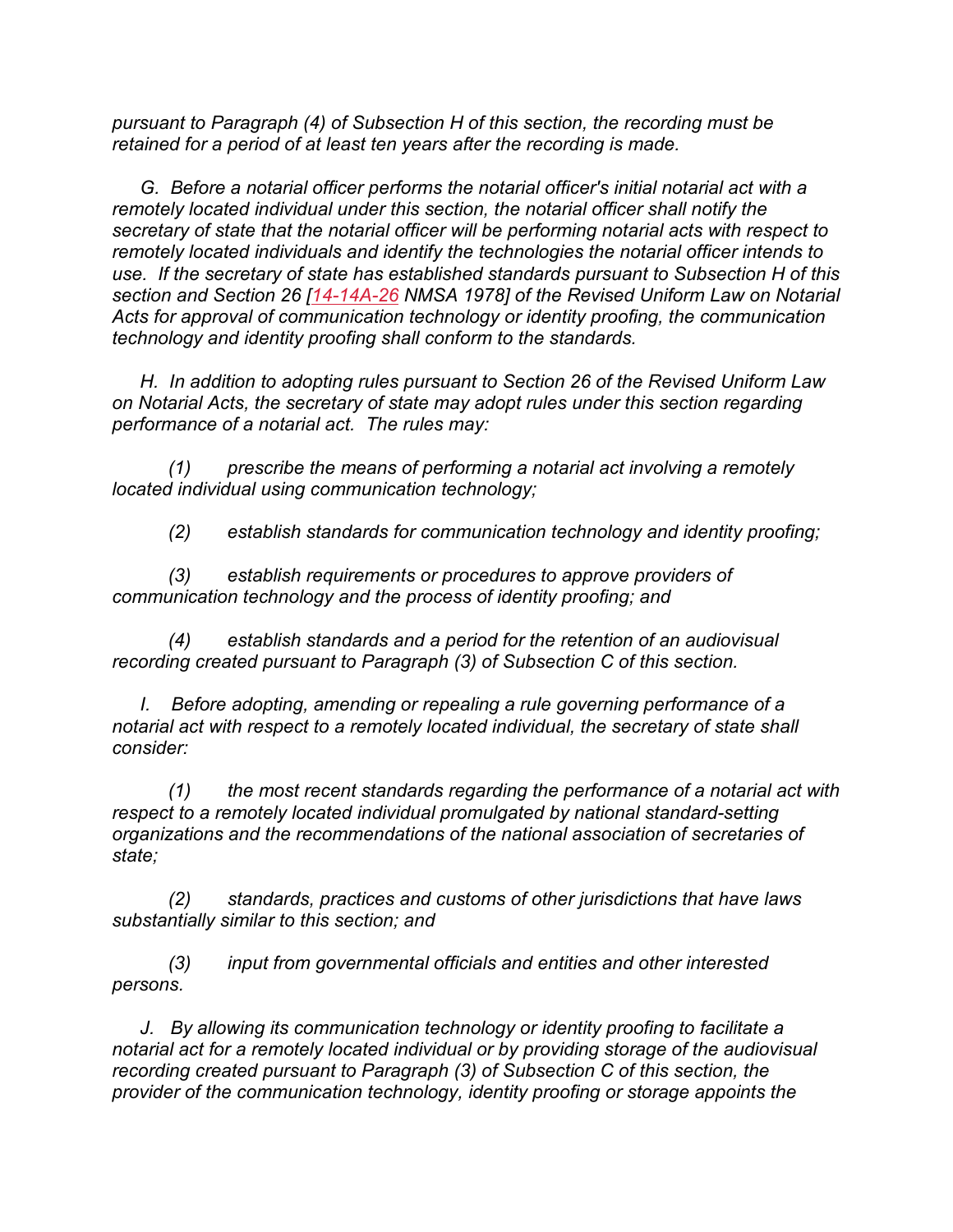*secretary of state as the provider's agent for service of process in a civil action in this state related to the notarial act.*

*K. As used in this section:*

*(1) "communication technology" means an electronic device or process that:*

*(a) allows a notarial officer and a remotely located individual to communicate with each other simultaneously by sight and sound; and*

*(b) when necessary and consistent with other applicable law, facilitates communication with a remotely located individual who has a vision, hearing or speech impairment;*

*(2) "identity proofing" means a process or service by which a third person provides a notarial officer with the means to verify the identity of a remotely located individual by a review of personal information from public or private data sources;*

*(3) "outside the United States" means a location outside the geographic boundaries of the United States, Puerto Rico, the United States Virgin Islands and any territory, insular possession or other location subject to the jurisdiction of the United States; and*

*(4) "remotely located individual" means an individual who is not in the physical presence of the notarial officer who performs a notarial act under Subsection C of this section.*

*History: [Laws 2021, ch. 21, § 5.](https://nmonesource.com/nmos/nmsl/en/item/18129/index.do#!b/c21s5)*

#### *ANNOTATIONS*

*Effective dates. — [Laws 2021, ch. 21, § 38](https://nmonesource.com/nmos/nmsl/en/item/18129/index.do#!b/c21s38) made [Laws 2021, ch. 21, § 5](https://nmonesource.com/nmos/nmsl/en/item/18129/index.do#!b/c21s5) effective January 1, 2022.*

*Applicability. — [Laws 2021, ch. 21, § 37](https://nmonesource.com/nmos/nmsl/en/item/18129/index.do#!b/c21s37) provided that the provisions of Laws 2021, ch. 21 apply to notarial acts performed in this state on and after January 1, 2022.*

## *14-14A-6. Identification of individual. (Effective January 1, 2022.)*

*A. A notarial officer has personal knowledge of the identity of an individual appearing before the officer if the individual is personally known to the officer through dealings sufficient to provide reasonable certainty that individual has the identity claimed.*

*B. A notarial officer has satisfactory evidence of the identity of an individual appearing before the officer if the officer can identify the individual:*

*(1) by means of:*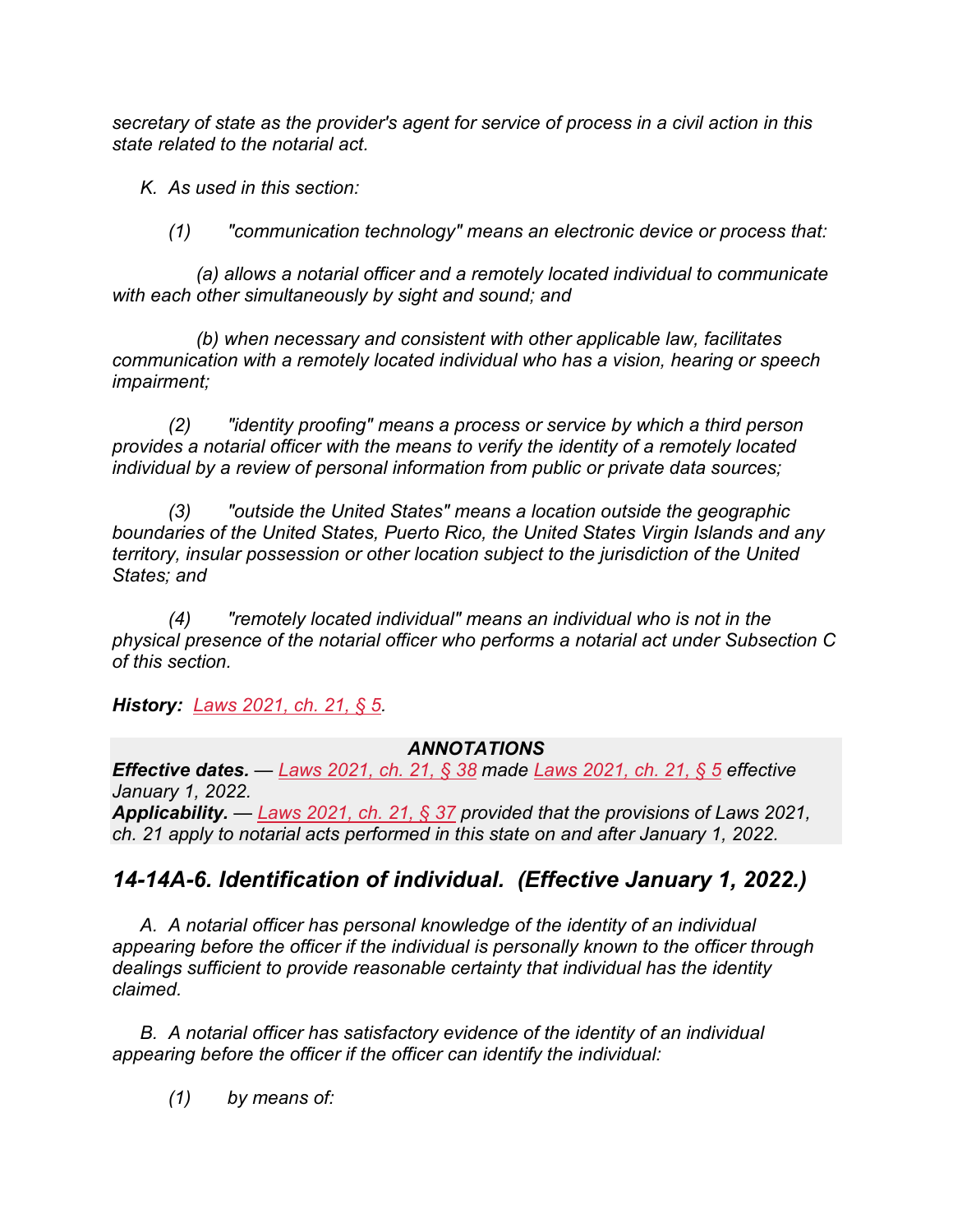*(a) a passport, driver's license or government-issued nondriver identification card, which is current or expired not more than one year before performance of the notarial act; or*

*(b) another form of government identification issued to an individual, which is current or expired not more than one year before performance of the notarial act, contains the signature or a photograph of the individual and is satisfactory to the officer; or*

*(2) by a verification on oath or affirmation of a credible witness personally appearing before the officer, who is unrelated to and unaffected by the document or transaction, and known to the officer and whom the officer can identify on the basis of a passport, driver's license or government-issued nondriver identification card, which is current or expired not more than one year before performance of the notarial act.*

*C. A notarial officer may require an individual to provide additional information or identification credentials necessary to assure the officer of the identity of the individual.*

*History: [Laws 2021, ch. 21, § 6.](https://nmonesource.com/nmos/nmsl/en/item/18129/index.do#!b/c21s6)*

#### *ANNOTATIONS*

*Effective dates. — [Laws 2021, ch. 21, § 38](https://nmonesource.com/nmos/nmsl/en/item/18129/index.do#!b/c21s38) made [Laws 2021, ch. 21, § 6](https://nmonesource.com/nmos/nmsl/en/item/18129/index.do#!b/c21s6) effective January 1, 2022. Applicability. — [Laws 2021, ch. 21, § 37](https://nmonesource.com/nmos/nmsl/en/item/18129/index.do#!b/c21s37) provided that the provisions of Laws 2021, ch. 21 apply to notarial acts performed in this state on and after January 1, 2022.*

## *14-14A-7. Authority to refuse to perform notarial acts. (Effective January 1, 2022.)*

*A. A notarial officer may refuse to perform a notarial act if the officer is not satisfied that:*

*(1) the individual executing the record is competent or has the capacity to execute the record; or*

*(2) the individual's signature is knowingly and voluntarily made.*

*B. A notarial officer may refuse to perform a notarial act unless refusal is prohibited by a state or federal law other than the Revised Uniform Law on Notarial Acts.*

*C. In accordance with the Human Rights Act [Chapter [28,](https://nmonesource.com/nmos/nmsa/en/item/4365/index.do#!b/a1) Article [1](https://nmonesource.com/nmos/nmsa/en/item/4365/index.do#!b/a1) NMSA 1978], a notary public or notarial officer shall not discriminate in the performance of a notarial act pursuant to the Revised Uniform Law on Notarial Acts.*

*History: [Laws 2021, ch. 21, § 7.](https://nmonesource.com/nmos/nmsl/en/item/18129/index.do#!b/c21s7)*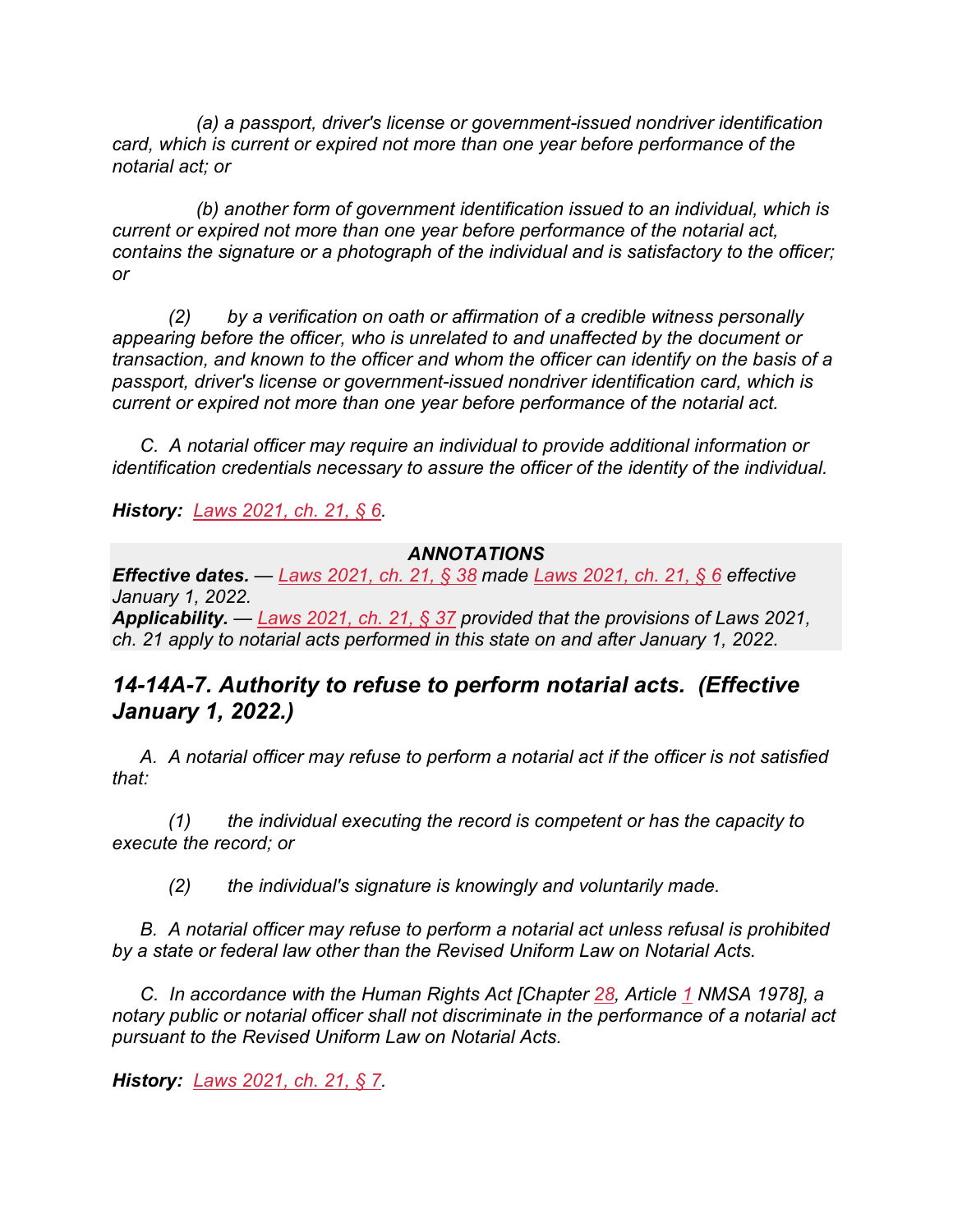#### *ANNOTATIONS*

*Effective dates. — [Laws 2021, ch. 21, § 38](https://nmonesource.com/nmos/nmsl/en/item/18129/index.do#!b/c21s38) made [Laws 2021, ch. 21, § 7](https://nmonesource.com/nmos/nmsl/en/item/18129/index.do#!b/c21s7) effective January 1, 2022. Applicability. — [Laws 2021, ch. 21, § 37](https://nmonesource.com/nmos/nmsl/en/item/18129/index.do#!b/c21s37) provided that the provisions of Laws 2021, ch. 21 apply to notarial acts performed in this state on and after January 1, 2022.*

## *14-14A-8. Signature if individual is unable to sign. (Effective January 1, 2022.)*

*If an individual is physically unable to sign a record, the individual may direct an individual other than the notarial officer to sign the individual's name on the record. The notarial officer shall insert "Signature affixed by (name of other individual) at the direction of (name of individual)" or words of similar import.*

*History: [Laws 2021, ch. 21, § 8.](https://nmonesource.com/nmos/nmsl/en/item/18129/index.do#!b/c21s8)*

#### *ANNOTATIONS*

*Effective dates. — [Laws 2021, ch. 21, § 38](https://nmonesource.com/nmos/nmsl/en/item/18129/index.do#!b/c21s38) made [Laws 2021, ch. 21, § 8](https://nmonesource.com/nmos/nmsl/en/item/18129/index.do#!b/c21s8) effective January 1, 2022. Applicability. — [Laws 2021, ch. 21, § 37](https://nmonesource.com/nmos/nmsl/en/item/18129/index.do#!b/c21s37) provided that the provisions of Laws 2021, ch. 21 apply to notarial acts performed in this state on and after January 1, 2022.*

## *14-14A-9. Notarial acts in this state. (Effective January 1, 2022.)*

*A. A notarial act may be performed in this state by:*

- *(1) a notary public of this state;*
- *(2) a judge of a court of this state;*

*(3) a court clerk or deputy court clerk of this state while performing a notarial act within the scope of a court clerk's or deputy court clerk's duties;*

*(4) a county clerk or deputy county clerk while performing a notarial act within the scope of the county clerk's or deputy county clerk's duties;*

*(5) an individual licensed to practice law in this state; or*

*(6) any other individual authorized to perform a specific notarial act by the law of this state other than the Revised Uniform Law on Notarial Acts.*

*B. The signature and title of an individual performing a notarial act in this state are prima facie evidence that the signature is genuine and that the individual holds the designated title.*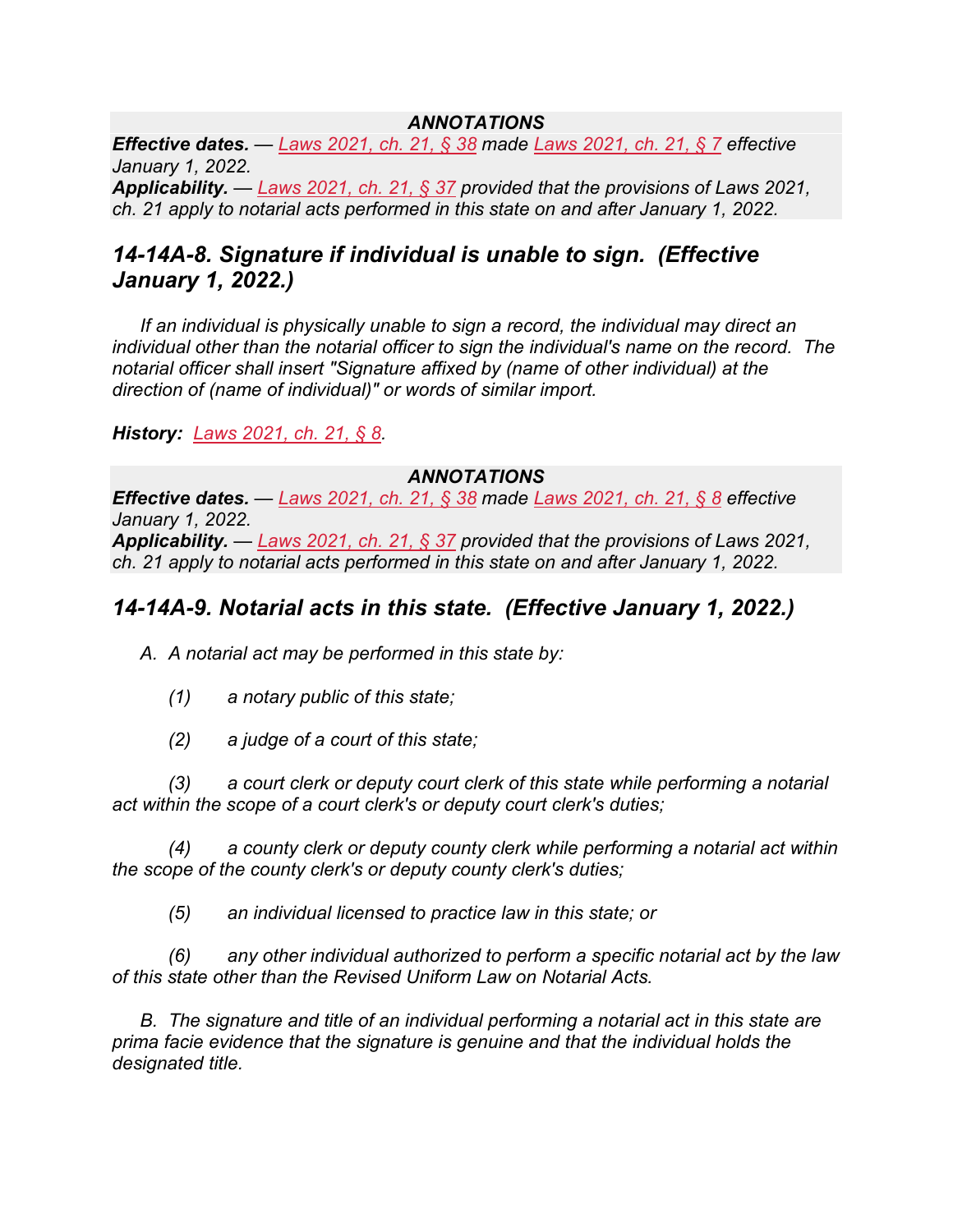*C. The signature and title of a notarial officer described in Subsection A of this section conclusively establish the authority of the officer to perform the notarial act. An official stamp is required if the laws of this state require an official stamp.*

*History: [Laws 2021, ch. 21, § 9.](https://nmonesource.com/nmos/nmsl/en/item/18129/index.do#!b/c21s9)*

#### *ANNOTATIONS*

*Effective dates. — [Laws 2021, ch. 21, § 38](https://nmonesource.com/nmos/nmsl/en/item/18129/index.do#!b/c21s38) made [Laws 2021, ch. 21, § 9](https://nmonesource.com/nmos/nmsl/en/item/18129/index.do#!b/c21s9) effective January 1, 2022. Applicability. — [Laws 2021, ch. 21, § 37](https://nmonesource.com/nmos/nmsl/en/item/18129/index.do#!b/c21s37) provided that the provisions of Laws 2021, ch. 21 apply to notarial acts performed in this state on and after January 1, 2022.*

## *14-14A-10. Notarial act in another state. (Effective January 1, 2022.)*

*A. A notarial act performed in another state has the same effect under the law of this state as if performed by a notarial officer of this state, if the act performed in that state is performed by a notarial officer or other individual authorized by the law of that state to perform the notarial act.*

*B. The signature and title of an individual performing a notarial act in another state are prima facie evidence that the signature is genuine and that the individual holds the designated title.*

*C. The signature and title of a notarial officer described in Subsection A of this section conclusively establish the authority of the officer to perform the notarial act. An official stamp is required if the laws of this state require an official stamp.*

*History: [Laws 2021, ch. 21, § 10.](https://nmonesource.com/nmos/nmsl/en/item/18129/index.do#!b/c21s10)*

#### *ANNOTATIONS*

*Effective dates. — [Laws 2021, ch. 21, § 38](https://nmonesource.com/nmos/nmsl/en/item/18129/index.do#!b/c21s38) made [Laws 2021, ch. 21, § 10](https://nmonesource.com/nmos/nmsl/en/item/18129/index.do#!b/c21s10) effective January 1, 2022.*

*Applicability. — [Laws 2021, ch. 21, § 37](https://nmonesource.com/nmos/nmsl/en/item/18129/index.do#!b/c21s37) provided that the provisions of Laws 2021, ch. 21 apply to notarial acts performed in this state on and after January 1, 2022.*

## *14-14A-11. Notarial act under the authority of a federally recognized Indian tribe. (Effective January 1, 2022.)*

*A. A notarial act performed under the authority and in the jurisdiction of a federally recognized Indian tribe has the same effect as if performed by a notarial officer of this state, if the act performed in the jurisdiction of the tribe is performed by a notarial officer or other individual authorized by the law of the tribe to perform the notarial act.*

*B. The signature and title of an individual performing a notarial act under the authority of and in the jurisdiction of a federally recognized Indian tribe are prima facie evidence that the signature is genuine and that the individual holds the designated title.*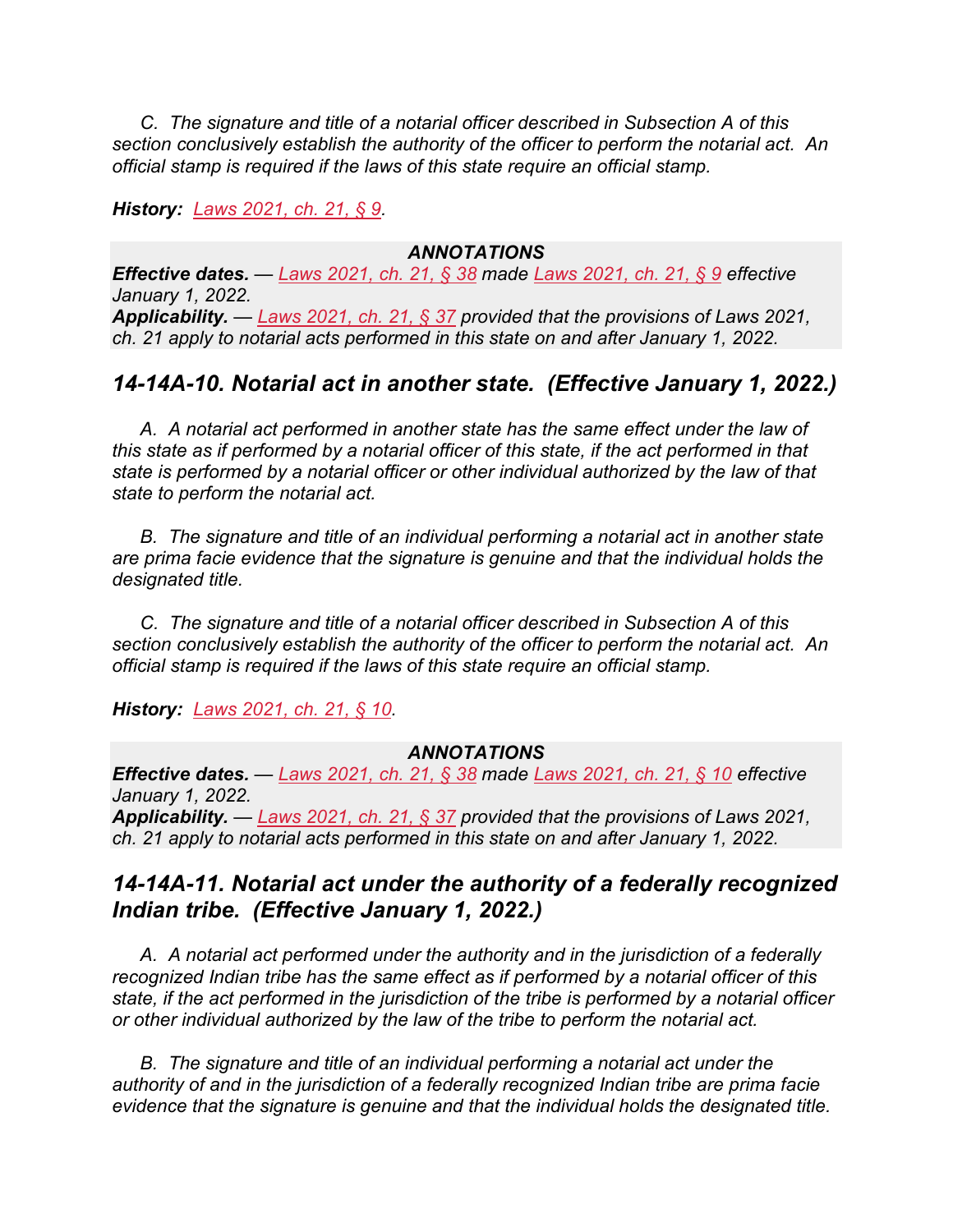*C. The signature and title of a notarial officer described in Subsection A of this section conclusively establish the authority of the officer to perform the notarial act. An official stamp is required if the laws of the tribe require an official stamp.*

*History: [Laws 2021, ch. 21, § 11.](https://nmonesource.com/nmos/nmsl/en/item/18129/index.do#!b/c21s11)*

#### *ANNOTATIONS*

*Effective dates. — [Laws 2021, ch. 21, § 38](https://nmonesource.com/nmos/nmsl/en/item/18129/index.do#!b/c21s38) made [Laws 2021, ch. 21, § 11](https://nmonesource.com/nmos/nmsl/en/item/18129/index.do#!b/c21s11) effective January 1, 2022. Applicability. — [Laws 2021, ch. 21, § 37](https://nmonesource.com/nmos/nmsl/en/item/18129/index.do#!b/c21s37) provided that the provisions of Laws 2021, ch. 21 apply to notarial acts performed in this state on and after January 1, 2022.*

## *14-14A-12. Notarial act under federal authority. (Effective January 1, 2022.)*

*A. A notarial act performed under federal law has the same effect under the law of this state as if performed by a notarial officer of this state, if the act performed under federal law is performed by:*

- *(1) a judge;*
- *(2) a court clerk or deputy court clerk;*

*(3) an individual in military service or performing duties under the authority of military service who is authorized to perform notarial acts under federal law;*

*(4) an individual designated a notarizing officer by the United States department of state for performing notarial acts overseas; or*

*(5) any other individual authorized by federal law to perform the notarial act.*

**B.** The signature and title of an individual acting under federal authority and *performing a notarial act are prima facie evidence that the signature is genuine and that the individual holds the designated title.*

*C. The signature and title of an officer described in Subsection A of this section conclusively establish the authority of the officer to perform the notarial act.*

*History: [Laws 2021, ch. 21, § 12.](https://nmonesource.com/nmos/nmsl/en/item/18129/index.do#!b/c21s12)*

#### *ANNOTATIONS*

*Effective dates. — [Laws 2021, ch. 21, § 38](https://nmonesource.com/nmos/nmsl/en/item/18129/index.do#!b/c21s38) made [Laws 2021, ch. 21, § 12](https://nmonesource.com/nmos/nmsl/en/item/18129/index.do#!b/c21s12) effective January 1, 2022.*

*Applicability. — [Laws 2021, ch. 21, § 37](https://nmonesource.com/nmos/nmsl/en/item/18129/index.do#!b/c21s37) provided that the provisions of Laws 2021, ch. 21 apply to notarial acts performed in this state on and after January 1, 2022.*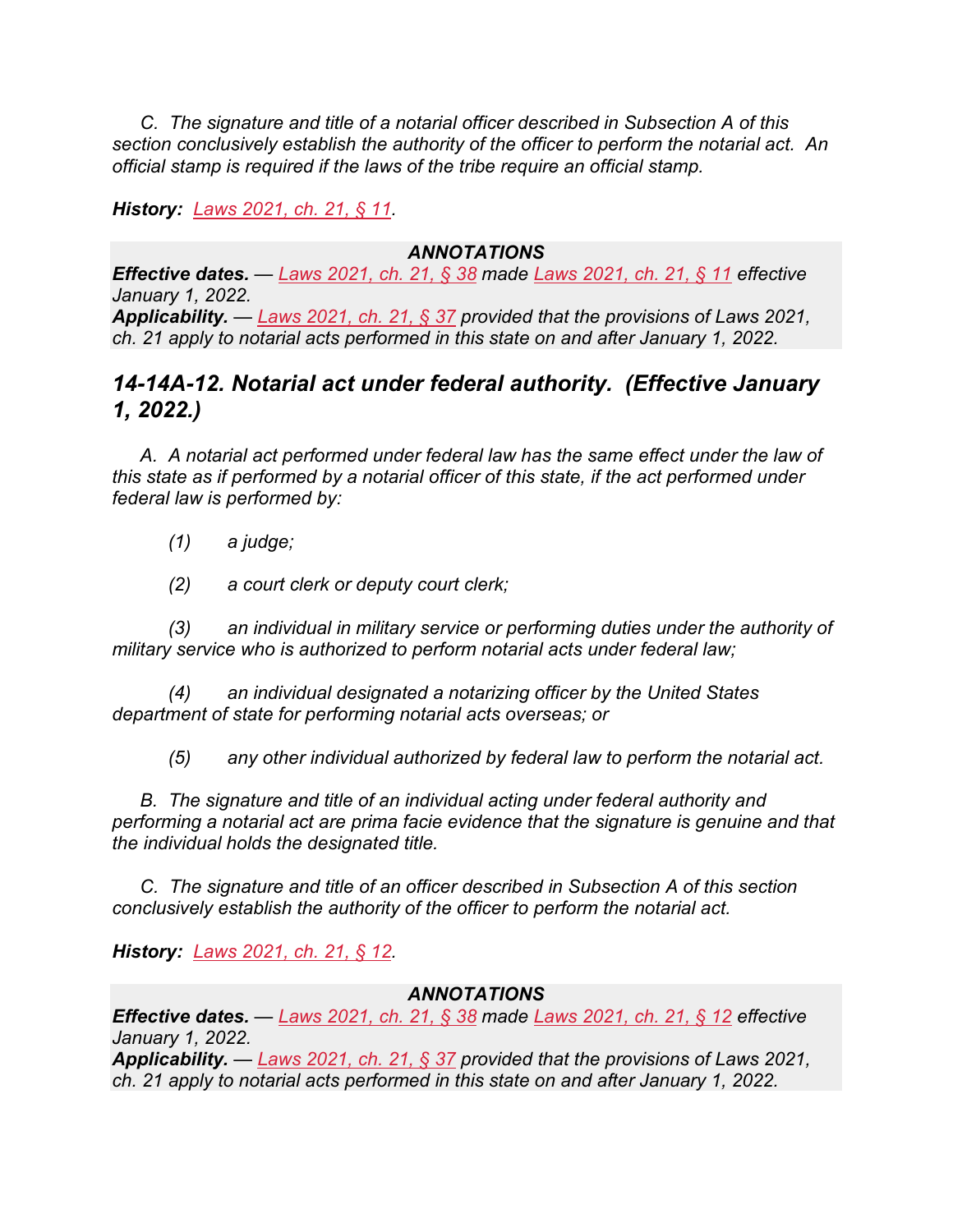## *14-14A-13. Foreign notarial acts. (Effective January 1, 2022.)*

*A. If a notarial act is performed under authority and in the jurisdiction of a foreign state or constituent unit of the foreign state or is performed under the authority of a multinational or international governmental organization, the act has the same effect under the law of this state as if performed by a notarial officer of this state.*

*B. If the title of office and indication of authority to perform notarial acts in a foreign state appears in a digest of foreign law or in a list customarily used as a source for that information, the authority of an officer with that title to perform notarial acts is conclusively established.*

*C. The signature and official stamp of an individual holding an office described in Subsection B of this section are prima facie evidence that the signature is genuine and the individual holds the designated title.*

*D. An apostille in the form prescribed by the Hague Convention of October 5, 1961 and issued by a foreign state party to the Hague Convention of October 5, 1961 conclusively establishes that the signature of the notarial officer is genuine and that the officer holds the indicated office.*

*E. A consular authentication issued by an individual designated by the United States department of state as a notarizing officer for performing notarial acts overseas and attached to the record with respect to which the notarial act is performed conclusively establishes that the signature of the notarial officer is genuine and that the officer holds the indicated office.*

*History: [Laws 2021, ch. 21, § 13.](https://nmonesource.com/nmos/nmsl/en/item/18129/index.do#!b/c21s13)*

#### *ANNOTATIONS*

*Effective dates. — [Laws 2021, ch. 21, § 38](https://nmonesource.com/nmos/nmsl/en/item/18129/index.do#!b/c21s38) made [Laws 2021, ch. 21, § 13](https://nmonesource.com/nmos/nmsl/en/item/18129/index.do#!b/c21s13) effective January 1, 2022. Applicability. — [Laws 2021, ch. 21, § 37](https://nmonesource.com/nmos/nmsl/en/item/18129/index.do#!b/c21s37) provided that the provisions of Laws 2021,* 

# *ch. 21 apply to notarial acts performed in this state on and after January 1, 2022.*

## *14-14A-14. Certificate of notarial act. (Effective January 1, 2022.)*

*A. A notarial act shall be evidenced by a certificate. The certificate shall:*

*(1) be executed contemporaneously with the performance of the notarial act;*

*(2) be signed and dated by the notarial officer and, if the notarial officer is a notary public, be signed in the same manner as on file with the secretary of state;*

*(3) identify the jurisdiction in which the notarial act is performed;*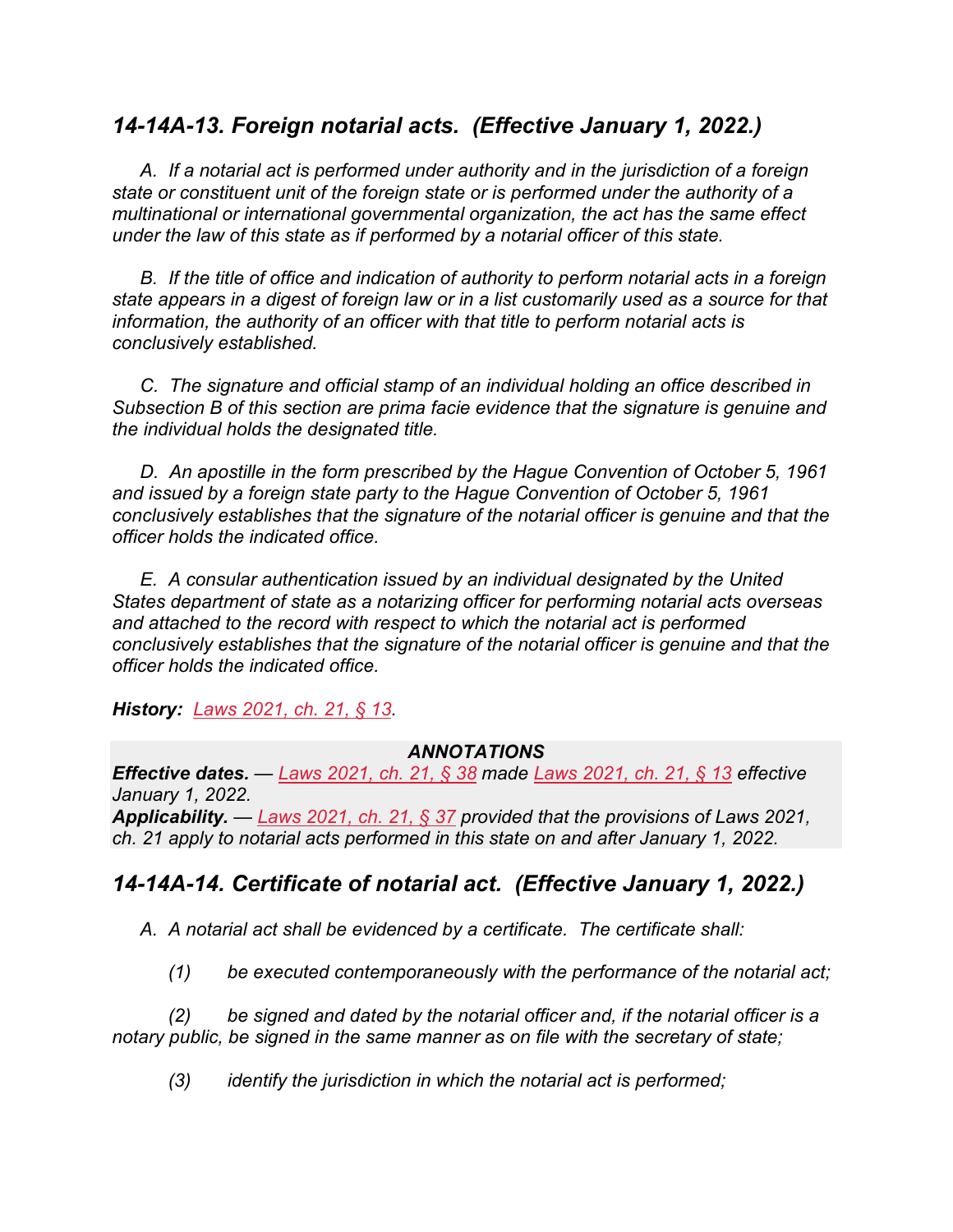*(4) contain the title of office of the notarial officer;*

*(5) if the notarial officer is a notary public, indicate the notary public's commission number and the date of expiration of the notarial officer's commission;*

*(6) identify the judicial district or area served if the notarial officer is a judge, court clerk or deputy court clerk;*

*(7) identify the county served if the notarial officer is a county clerk or deputy county clerk; and*

*(8) identify the state bar number if the notarial officer is an attorney but is not in a category identified in Paragraph (6) or (7) of this subsection and is not a judge.*

*B. If a notarial act regarding a tangible record is performed by a notary public, an official stamp shall be affixed to or embossed on the certificate. If a notarial act is performed regarding a tangible record by a notarial officer other than a notary public and the certificate contains the information specified in Paragraphs (2), (3), (4), (5), (6) and (7) of Subsection A of this section, an official stamp shall be affixed to or embossed on the certificate. If a notarial act regarding an electronic record is performed by a notarial officer and the certificate contains the information specified in Paragraphs (2), (3), (4), (5), (6) and (7) of Subsection A of this section, an official stamp shall be attached to or logically associated with the certificate.*

*C. A certificate of a notarial act is sufficient if it meets the requirements of Subsections A and B of this section and:*

*(1) is in a short-form set forth in Section 15 [\[14-14A-15](https://nmonesource.com/nmos/nmsa/en/item/4383/index.do#!b/14-14A-15) NMSA 1978] of the Revised Uniform Law on Notarial Acts;*

*(2) is in a form otherwise permitted by the law of this state;*

*(3) is in a form permitted by the law applicable in the jurisdiction in which the notarial act was performed; or*

*(4) sets forth the actions of the notarial officer, and the actions are sufficient to meet the requirements of the notarial act as provided in Sections 4 [\[14-14A-4](https://nmonesource.com/nmos/nmsa/en/item/4383/index.do#!b/14-14A-4) NMSA 1978], 5 [\[14-14A-5](https://nmonesource.com/nmos/nmsa/en/item/4383/index.do#!b/14-14A-5) NMSA 1978] and 6 [\[14-14A-6](https://nmonesource.com/nmos/nmsa/en/item/4383/index.do#!b/14-14A-6) NMSA 1978] of the Revised Uniform Law on Notarial Acts or law of this state other than the Revised Uniform Law on Notarial Acts.*

*D. By executing a certificate of a notarial act, a notarial officer certifies that the officer has complied with the requirements and made the determinations specified in Sections 4, 5 and 6 of the Revised Uniform Law on Notarial Acts.*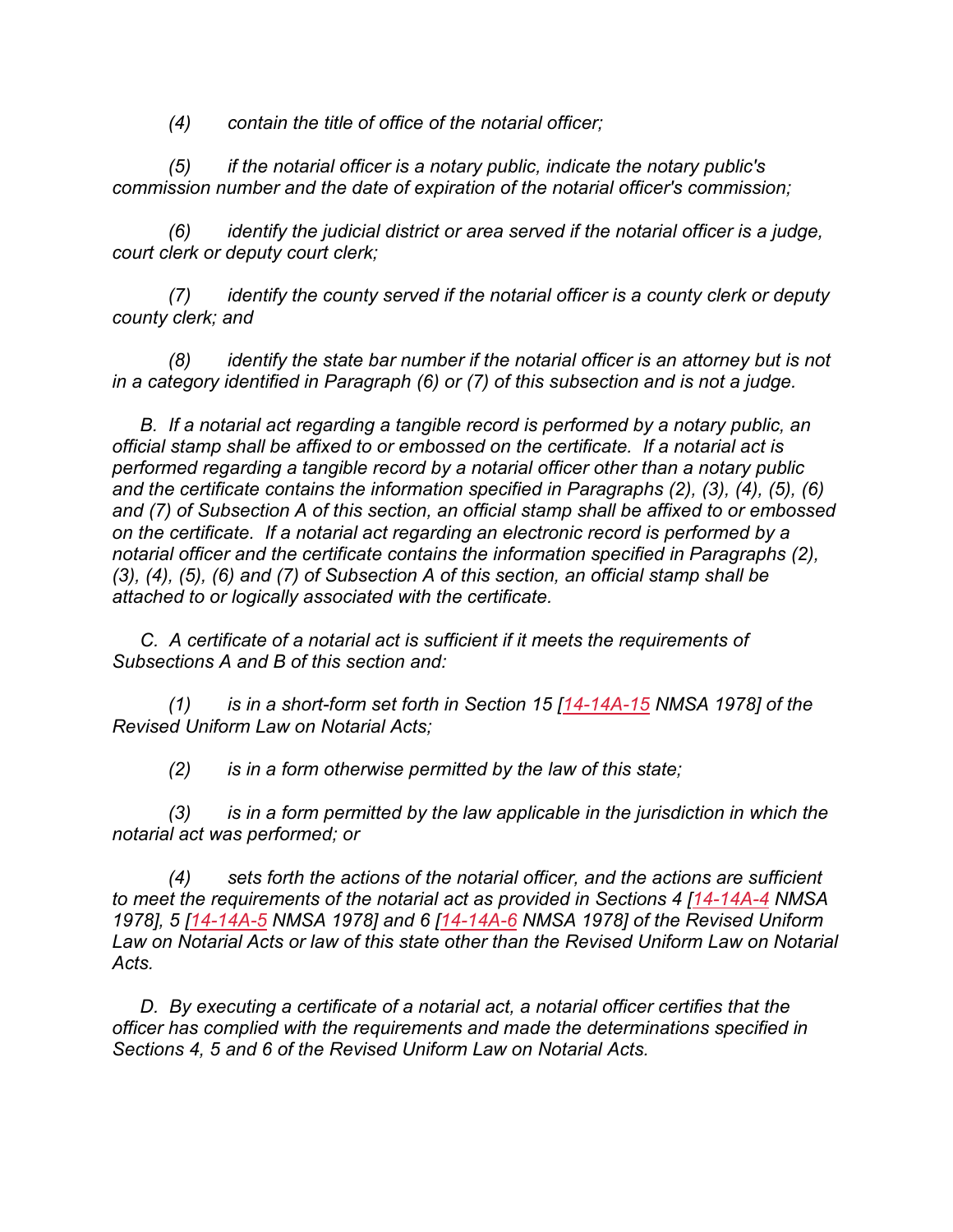*E. A notarial officer shall not affix the officer's signature to, or logically associate it with, a certificate until after the notarial act has been performed.*

*F. If a notarial act is performed regarding a tangible record, a certificate shall be part of, or securely attached to, the record. If a notarial act is performed regarding an electronic record, the certificate shall be affixed to, or logically associated with, the electronic record. If the secretary of state has established standards pursuant to Section 26 [\[14-14A-26](https://nmonesource.com/nmos/nmsa/en/item/4383/index.do#!b/14-14A-26) NMSA 1978] of the Revised Uniform Law on Notarial Acts for attaching, affixing or logically associating the certificate, the process shall conform to the standards.*

*History: [Laws 2021, ch. 21, § 14.](https://nmonesource.com/nmos/nmsl/en/item/18129/index.do#!b/c21s14)*

#### *ANNOTATIONS*

*Effective dates. — [Laws 2021, ch. 21, § 38](https://nmonesource.com/nmos/nmsl/en/item/18129/index.do#!b/c21s38) made [Laws 2021, ch. 21, § 14](https://nmonesource.com/nmos/nmsl/en/item/18129/index.do#!b/c21s14) effective January 1, 2022. Applicability. — [Laws 2021, ch. 21, § 37](https://nmonesource.com/nmos/nmsl/en/item/18129/index.do#!b/c21s37) provided that the provisions of Laws 2021, ch. 21 apply to notarial acts performed in this state on and after January 1, 2022.*

## *14-14A-15. Short-form certificates. (Effective January 1, 2022.)*

*The following short-form certificates of notarial acts are sufficient for the purposes indicated, if completed with the information required by Subsections A and B of Section 14 [\[14-14A-14](https://nmonesource.com/nmos/nmsa/en/item/4383/index.do#!b/14-14A-14) NMSA 1978] of the Revised Uniform Law on Notarial Acts:*

*A. for an acknowledgment in an individual capacity:*

*State of State of* 

*[County] of \_\_\_\_\_\_\_\_\_\_\_\_\_\_\_\_\_\_\_\_\_\_\_\_\_\_\_\_\_\_\_\_\_\_\_*

*This record was acknowledged before me on \_\_\_\_\_\_\_\_*

*Date*

*by \_\_\_\_\_\_\_\_\_\_\_\_\_\_\_\_\_\_\_\_\_\_\_.*

*Name(s) of individual(s)*

*\_\_\_\_\_\_\_\_\_\_\_\_\_\_\_\_\_\_\_\_\_\_\_\_\_\_\_\_\_\_\_\_\_\_*

*Signature of notarial officer*

*Stamp*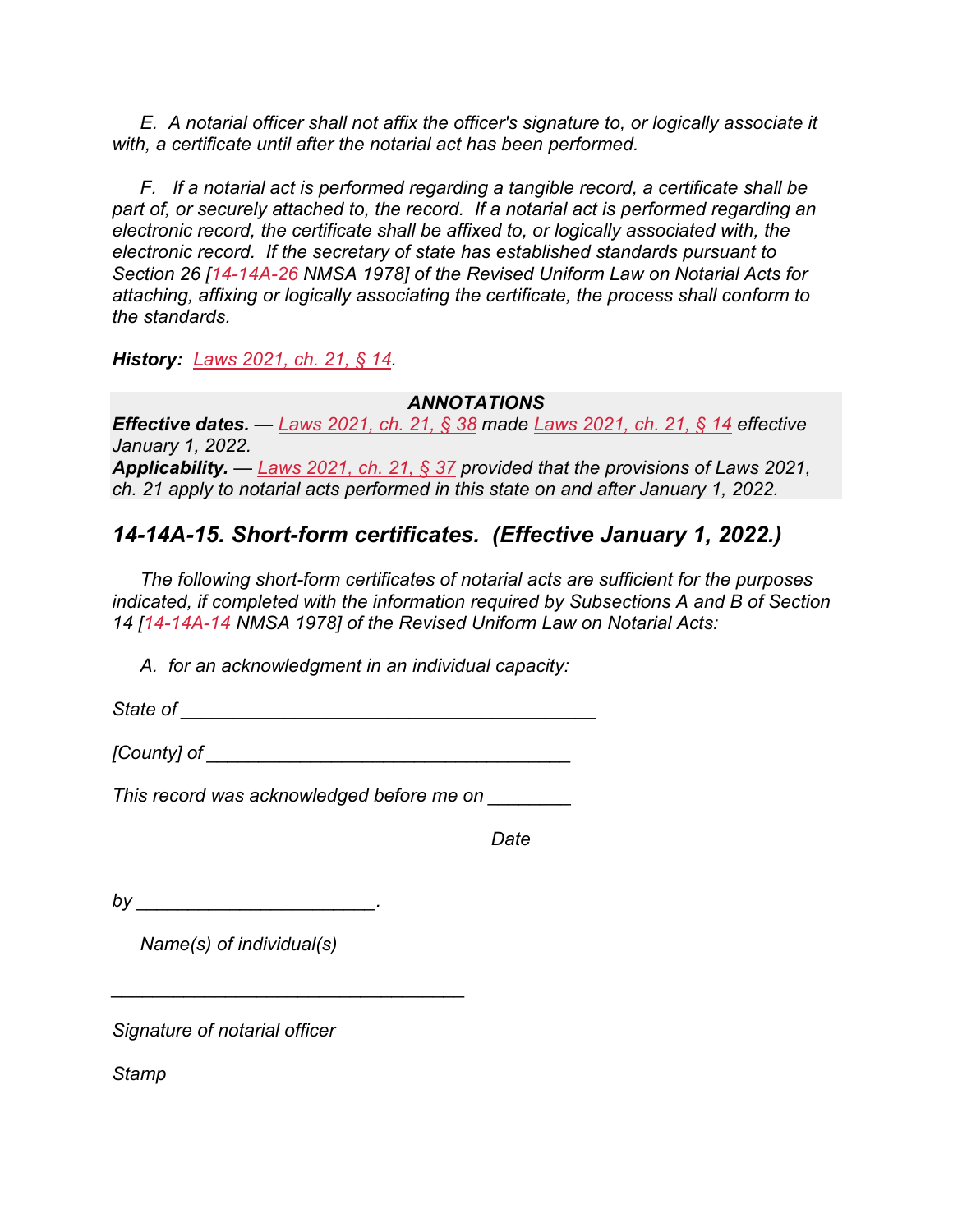*[\_\_\_\_\_\_\_\_\_\_\_\_\_\_\_\_\_\_\_\_\_\_\_\_\_\_\_\_\_\_\_\_\_\_]*

*Title of office*

*[New Mexico state bar identification number, judicial district or area, county or notary public commission number and date of commission expiration: \_\_\_\_\_\_\_\_\_];*

*B. for an acknowledgment in a representative capacity:*

*State of \_\_\_\_\_\_\_\_\_\_\_\_\_\_\_\_\_\_\_\_\_\_\_\_\_\_\_\_\_\_\_\_\_\_\_\_\_\_\_\_\_*

*[County] of \_\_\_\_\_\_\_\_\_\_\_\_\_\_\_\_\_\_\_\_\_\_\_\_\_\_\_\_\_\_\_\_\_\_\_\_\_\_*

*This record was acknowledged before me on \_\_\_\_\_\_\_\_ by*

*Date*

*Name(s) of individual(s)*

*\_\_\_\_\_\_\_\_\_\_\_\_\_\_\_\_\_\_\_\_\_\_\_\_*

*as (type of authority, such as officer or trustee) of (name of party on behalf of whom record was executed).*

*Signature of notarial officer*

*Stamp*

*[\_\_\_\_\_\_\_\_\_\_\_\_\_\_\_\_\_\_\_\_\_\_\_\_\_\_\_\_\_\_\_\_\_\_]*

*\_\_\_\_\_\_\_\_\_\_\_\_\_\_\_\_\_\_\_\_\_\_\_\_\_\_\_\_\_\_\_\_\_\_*

*Title of office*

*[New Mexico state bar identification number, judicial district or area, county served or notary public commission number and date of commission expiration:*  $\frac{1}{1}$ ;

*C. for a verification on oath or affirmation:*

*State of \_\_\_\_\_\_\_\_\_\_\_\_\_\_\_\_\_\_\_\_\_\_\_\_\_\_\_\_\_\_\_\_\_\_\_\_\_\_\_\_\_*

*[County] of*  $\blacksquare$ 

*Signed and sworn to (or affirmed) before me on \_\_\_\_\_\_\_\_*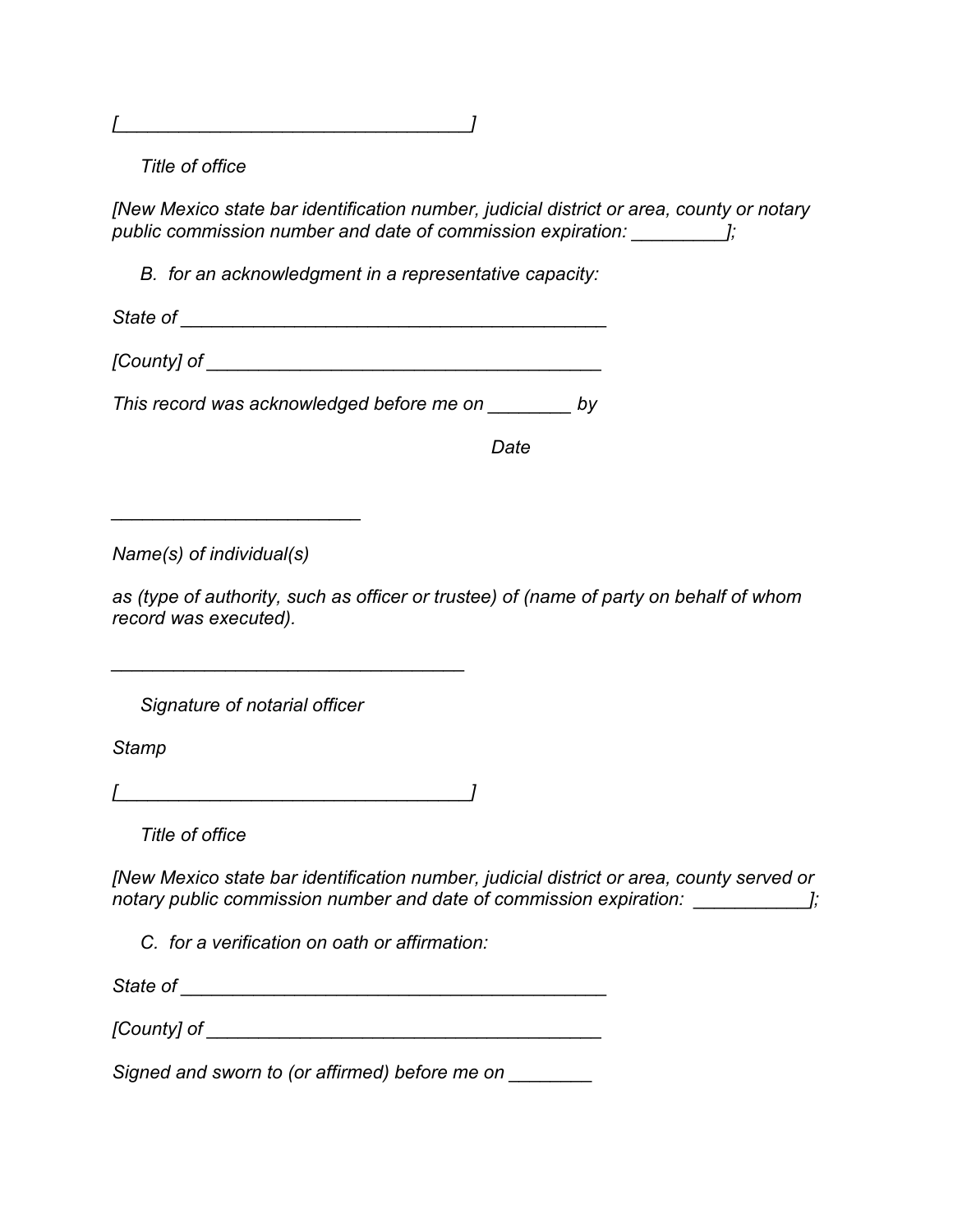*Date*

*by \_\_\_\_\_\_\_\_\_\_\_\_\_\_\_\_\_\_\_\_\_\_\_\_.*

*Name(s) of individual(s)*

*making statement*

*Signature of notarial officer*

*Stamp*

*[\_\_\_\_\_\_\_\_\_\_\_\_\_\_\_\_\_\_\_\_\_\_\_\_\_\_\_\_\_\_\_\_\_\_]*

*\_\_\_\_\_\_\_\_\_\_\_\_\_\_\_\_\_\_\_\_\_\_\_\_\_\_\_\_\_\_\_\_\_\_*

*Title of office*

*[New Mexico state bar identification number, judicial district or area, county served or notary public commission number and date of commission expiration: \_\_\_\_\_\_\_\_\_\_\_\_\_\_\_\_\_\_];*

*D. for witnessing or attesting a signature:*

*State of \_\_\_\_\_\_\_\_\_\_\_\_\_\_\_\_\_\_\_\_\_\_\_\_\_\_\_\_\_\_\_\_\_\_\_\_\_\_\_\_\_*

*[County] of \_\_\_\_\_\_\_\_\_\_\_\_\_\_\_\_\_\_\_\_\_\_\_\_\_\_\_\_\_\_\_\_\_\_\_\_\_\_*

*Signed (or attested) before me on \_\_\_\_\_\_\_\_ by*

*Date*

*Name(s) of individual(s)*

*\_\_\_\_\_\_\_\_\_\_\_\_\_\_\_\_\_\_\_\_\_\_\_\_.*

*Signature of notarial officer*

*Stamp*

*[\_\_\_\_\_\_\_\_\_\_\_\_\_\_\_\_\_\_\_\_\_\_\_\_\_\_\_\_\_\_\_\_\_\_]*

*\_\_\_\_\_\_\_\_\_\_\_\_\_\_\_\_\_\_\_\_\_\_\_\_\_\_\_\_\_\_\_\_\_\_*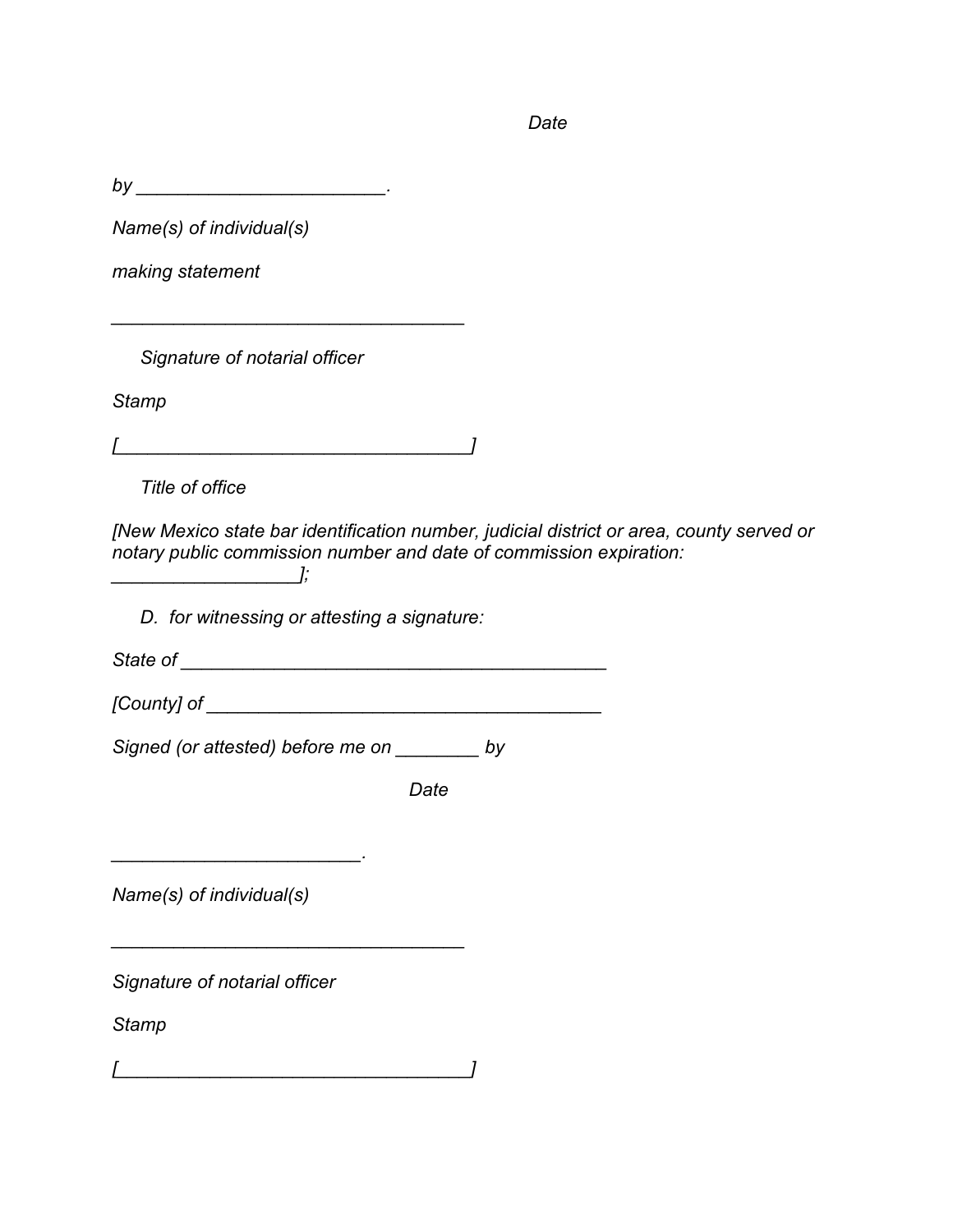*Title of office*

*[New Mexico state bar identification number, judicial district or area, county served or notary public commission number and date of commission expiration: \_\_\_\_\_\_\_\_\_\_\_\_\_\_\_\_\_\_]; and*

*E. for certifying a copy of a record:*

*State of \_\_\_\_\_\_\_\_\_\_\_\_\_\_\_\_\_\_\_\_\_\_\_\_\_\_\_\_\_\_\_\_\_\_\_\_\_\_\_\_\_*

*[County] of*  $\blacksquare$ 

*I certify that this is a true and correct copy of a record in the possession of* 

*Dated \_\_\_\_\_\_\_\_\_\_\_\_\_\_\_\_\_\_\_\_\_\_\_\_\_\_\_*

*\_\_\_\_\_\_\_\_\_\_\_\_\_\_\_\_\_\_\_\_\_\_\_\_\_\_\_\_\_\_\_\_*

*\_\_\_\_\_\_\_\_\_\_\_\_\_\_\_\_\_\_\_\_\_\_\_\_\_\_\_\_\_\_\_\_\_\_\_\_\_\_\_\_.*

*Signature of notarial officer*

*Stamp*

*[\_\_\_\_\_\_\_\_\_\_\_\_\_\_\_\_\_\_\_\_\_\_\_\_\_\_\_\_\_\_\_\_\_\_]*

*Title of office*

*\_\_\_\_\_\_\_\_\_\_\_\_\_\_\_\_\_\_].*

*[New Mexico state bar identification number, judicial district or area, county served or notary public commission number and date of commission expiration:* 

*History: [Laws 2021, ch. 21, § 15.](https://nmonesource.com/nmos/nmsl/en/item/18129/index.do#!b/c21s15)*

*ANNOTATIONS*

*Effective dates. — [Laws 2021, ch. 21, § 38](https://nmonesource.com/nmos/nmsl/en/item/18129/index.do#!b/c21s38) made [Laws 2021, ch. 21, § 15](https://nmonesource.com/nmos/nmsl/en/item/18129/index.do#!b/c21s15) effective January 1, 2022. Applicability. — [Laws 2021, ch. 21, § 37](https://nmonesource.com/nmos/nmsl/en/item/18129/index.do#!b/c21s37) provided that the provisions of Laws 2021, ch. 21 apply to notarial acts performed in this state on and after January 1, 2022.*

#### *14-14A-16. Official stamp. (Effective January 1, 2022.)*

*The official stamp of a notarial officer shall:*

*A. include the notarial officer's name, jurisdiction and New Mexico state bar identification number if the notary public is licensed to practice law in this state, judicial district or area served if the notarial officer is a judge, court clerk or deputy court clerk,*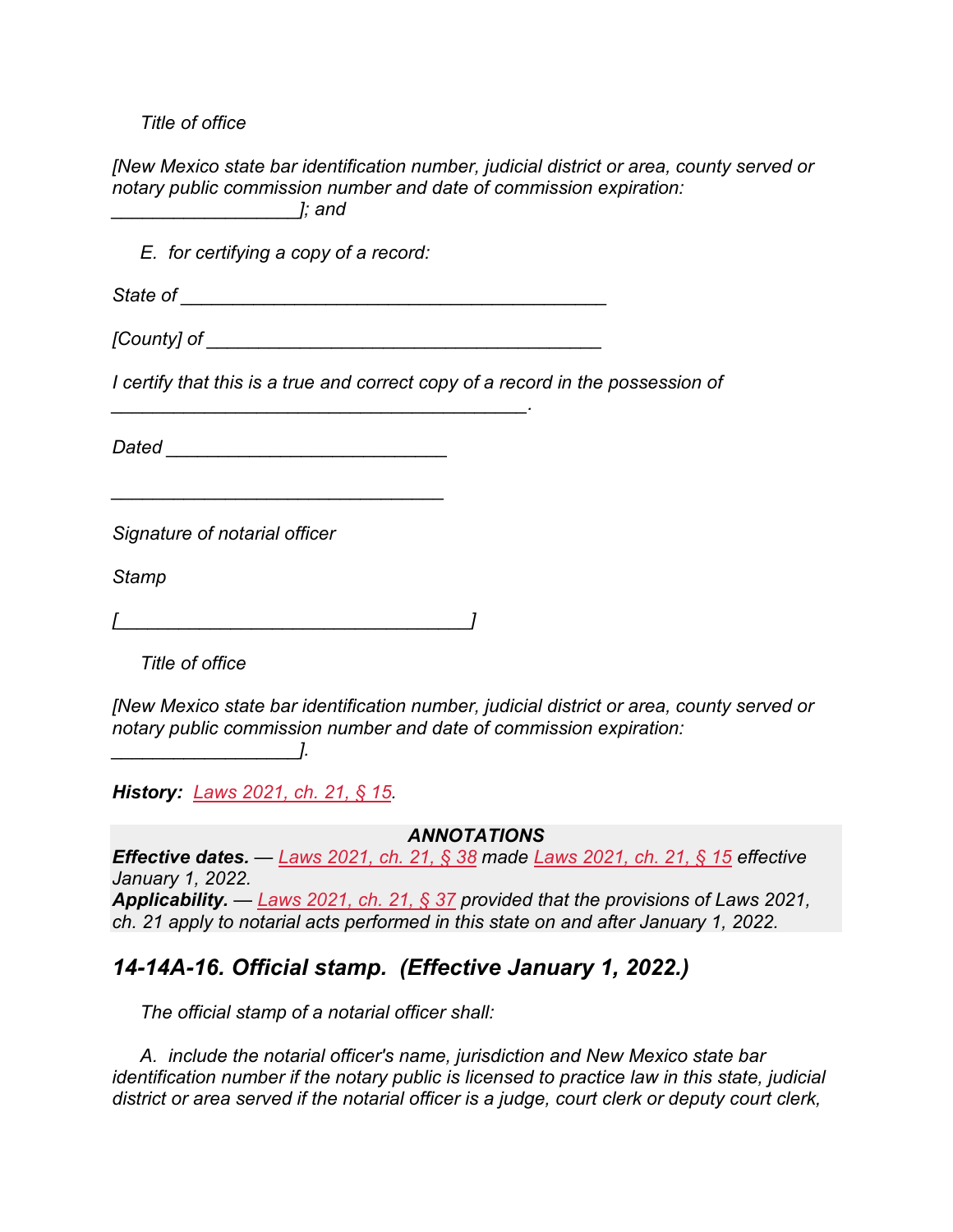*county if the notarial officer is a county clerk or deputy county clerk or notary public commission number and date of commission expiration and other information required by the secretary of state;*

*B. be capable of being copied together with the record to which it is affixed or attached or with which it is logically associated; and*

*C. be filed with the secretary of state before the notarial officer performs the notarial officer's initial notarial act.*

*History: [Laws 2021, ch. 21, § 16.](https://nmonesource.com/nmos/nmsl/en/item/18129/index.do#!b/c21s16)*

#### *ANNOTATIONS*

*Effective dates. — [Laws 2021, ch. 21, § 38](https://nmonesource.com/nmos/nmsl/en/item/18129/index.do#!b/c21s38) made [Laws 2021, ch. 21, § 16](https://nmonesource.com/nmos/nmsl/en/item/18129/index.do#!b/c21s16) effective January 1, 2022. Applicability. — [Laws 2021, ch. 21, § 37](https://nmonesource.com/nmos/nmsl/en/item/18129/index.do#!b/c21s37) provided that the provisions of Laws 2021, ch. 21 apply to notarial acts performed in this state on and after January 1, 2022.*

## *14-14A-17. Stamping device. (Effective January 1, 2022.)*

*A. A notary public is responsible for the security of the notary public's stamping device and may not allow another individual to use the device to perform a notarial act. On resignation from, or the revocation or expiration of, the notary public's commission, or on the expiration of the date set forth in the stamping device, if any, the notary public shall disable the stamping device by destroying, defacing, damaging, erasing or securing it against use in a manner that renders it unusable. On the death or adjudication of incompetency of a notary public, the notary public's personal representative or guardian or any other person knowingly in possession of the stamping device shall render it unusable by destroying, defacing, damaging, erasing or securing it against use in a manner that renders it unusable.*

*B. If a notary public's stamping device is lost or stolen, the notary public or the notary public's personal representative or guardian shall promptly notify the secretary of state on discovering that the device is lost or stolen.*

*History: [Laws 2021, ch. 21, § 17.](https://nmonesource.com/nmos/nmsl/en/item/18129/index.do#!b/c21s17)*

#### *ANNOTATIONS*

*Effective dates. — [Laws 2021, ch. 21, § 38](https://nmonesource.com/nmos/nmsl/en/item/18129/index.do#!b/c21s38) made [Laws 2021, ch. 21, § 17](https://nmonesource.com/nmos/nmsl/en/item/18129/index.do#!b/c21s17) effective January 1, 2022. Applicability. — [Laws 2021, ch. 21, § 37](https://nmonesource.com/nmos/nmsl/en/item/18129/index.do#!b/c21s37) provided that the provisions of Laws 2021, ch. 21 apply to notarial acts performed in this state on and after January 1, 2022.*

## *14-14A-18. Journal. (Effective January 1, 2022.)*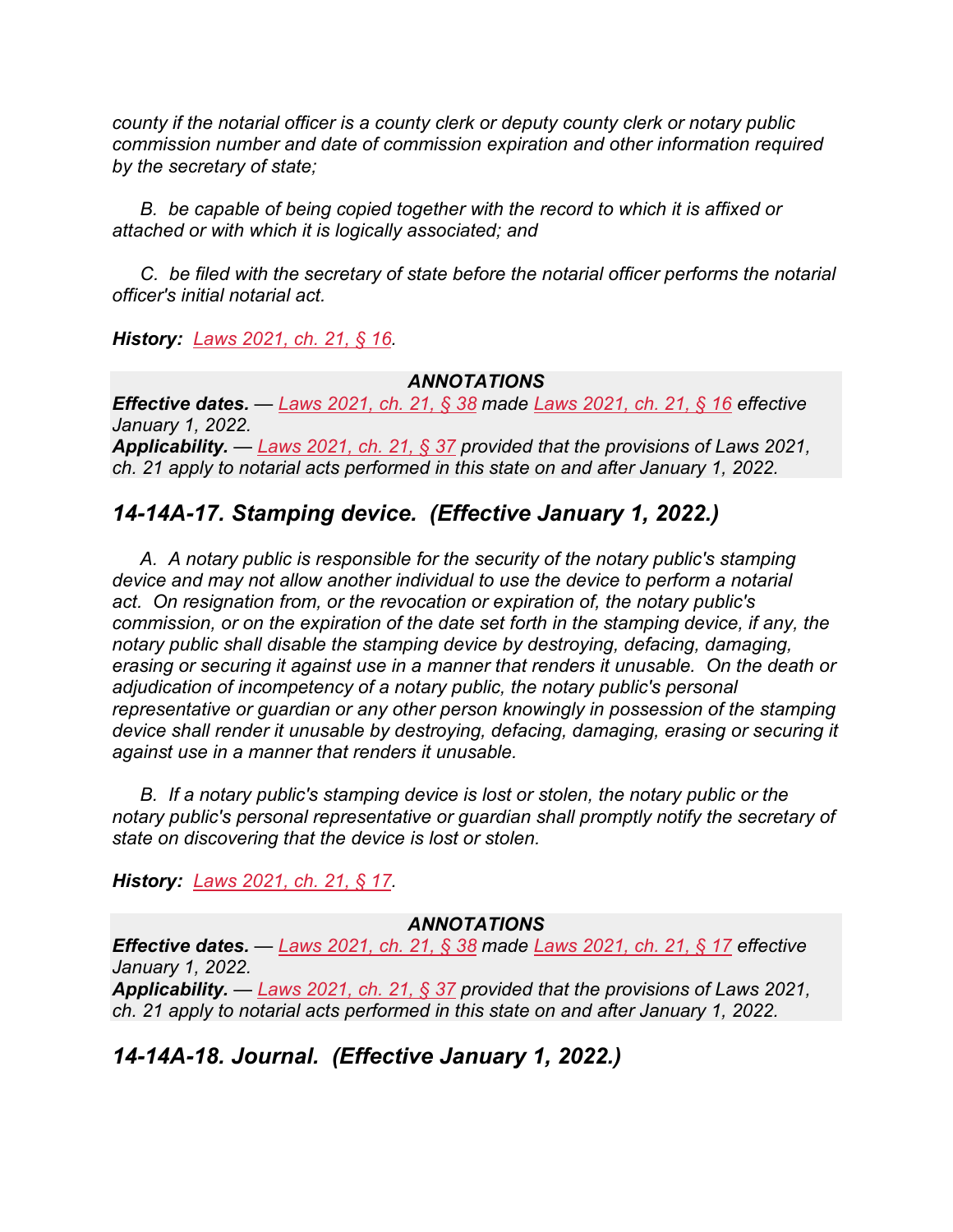*A. A notary public in this state shall maintain a journal in which the notary public chronicles all notarial acts that the notary public performs. The notary public shall retain the journal for ten years after the performance of the last notarial act chronicled in the journal.*

*B. A journal may be created on a tangible medium or in an electronic format. A notary public performing notarial acts pursuant to Subsection E of this section shall maintain only one journal at a time to chronicle all notarial acts, whether those notarial acts are performed regarding tangible or electronic records; provided that a notary public may keep a journal in a tangible medium for tangible records and an electronic journal for electronic records. If the journal is maintained on a tangible medium, it must be a permanent, bound register with numbered pages. If the journal is maintained in an electronic format, it must be in a permanent, tamper-evident electronic format complying with the rules of the secretary of state.*

*C. An entry in a journal must be made contemporaneously with performance of the notarial act and contain the following information:*

*(1) the date and time of the notarial act;*

*(2) a description of the record, if any, and type of notarial act;*

*(3) the full name and address of each individual for whom the notarial act is performed;*

*(4) if identity of the individual is based on personal knowledge, a statement to that effect;*

*(5) if identity of the individual is based on satisfactory evidence, a brief*  description of the method of identification and the identification credential presented, if *any, including the date of issuance and expiration of any identification credential; and*

*(6) the fee, if any, charged by the notary public.*

*D. If a notary public's journal is lost or stolen, the notary public shall promptly notify the secretary of state on discovering that the journal is lost or stolen.*

*E. Pursuant to the requirements provided in Subsections B and C of this section, a notarial officer licensed to practice law in this state shall maintain a journal when performing notarial acts for members of the public unrelated to an established attorneyclient relationship.*

*F. On resignation from, or the revocation or suspension of, a notary public's commission, the notary public shall retain the notary public's journal in accordance with Subsection A of this section and inform the secretary of state of where the journal is located.*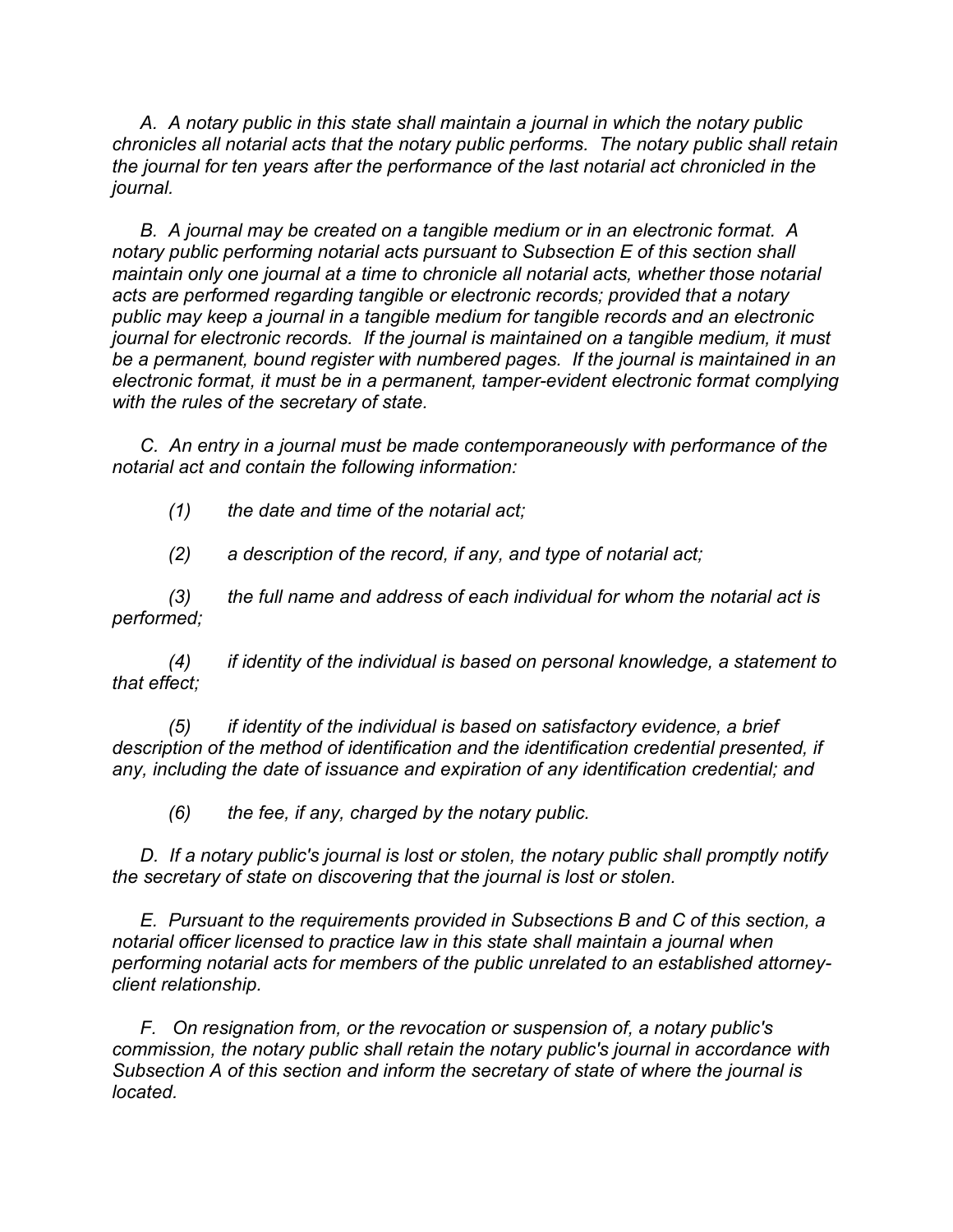*G. Instead of retaining a journal as provided in Subsections A and F of this section, a current or former notary public may transmit the journal to the secretary of state, the state records officer or a repository approved by the secretary of state.*

*H. On the death or adjudication of incompetency of a current or former notary public, the notary public's personal representative or guardian or any other person knowingly in possession of the journal shall transmit the journal to the secretary of state, the state records officer or a repository approved by the secretary of state.*

*History: [Laws 2021, ch. 21, § 18.](https://nmonesource.com/nmos/nmsl/en/item/18129/index.do#!b/c21s18)*

#### *ANNOTATIONS*

*Effective dates. — [Laws 2021, ch. 21, § 38](https://nmonesource.com/nmos/nmsl/en/item/18129/index.do#!b/c21s38) made [Laws 2021, ch. 21, § 18](https://nmonesource.com/nmos/nmsl/en/item/18129/index.do#!b/c21s18) effective January 1, 2022. Applicability. — [Laws 2021, ch. 21, § 37](https://nmonesource.com/nmos/nmsl/en/item/18129/index.do#!b/c21s37) provided that the provisions of Laws 2021,* 

*ch. 21 apply to notarial acts performed in this state on and after January 1, 2022.*

## *14-14A-19. Notification regarding performance of notarial act on electronic record; selection of technology. (Effective January 1, 2022.)*

*A. A notary public or notarial officer shall select one or more tamper-evident technologies to perform notarial acts with respect to electronic records. A person may not require a notary public or notarial officer to perform a notarial act with respect to an electronic record with a technology that the notary public has not selected.*

*B. Before performing the notary public's or notarial officer's initial notarial act with respect to an electronic record, a notary public or notarial officer shall notify the secretary of state that the notary public will be performing notarial acts with respect to electronic records and identify the technology the notary public intends to use. If the secretary of state has established standards for approval of technology pursuant to Section 26 [\[14-14A-26](https://nmonesource.com/nmos/nmsa/en/item/4383/index.do#!b/14-14A-26) NMSA 1978] of the Revised Uniform Law on Notarial Acts, the technology must conform to the standards. If the technology conforms to those standards, the secretary of state shall approve the use of the technology.*

*History: [Laws 2021, ch. 21, § 19.](https://nmonesource.com/nmos/nmsl/en/item/18129/index.do#!b/c21s19)*

#### *ANNOTATIONS*

*Effective dates. — [Laws 2021, ch. 21, § 38](https://nmonesource.com/nmos/nmsl/en/item/18129/index.do#!b/c21s38) made [Laws 2021, ch. 21, § 19](https://nmonesource.com/nmos/nmsl/en/item/18129/index.do#!b/c21s19) effective January 1, 2022.*

*Applicability. — [Laws 2021, ch. 21, § 37](https://nmonesource.com/nmos/nmsl/en/item/18129/index.do#!b/c21s37) provided that the provisions of Laws 2021, ch. 21 apply to notarial acts performed in this state on and after January 1, 2022.*

*14-14A-20. Commission as notary public qualifications; no immunity or benefit. (Effective January 1, 2022.)*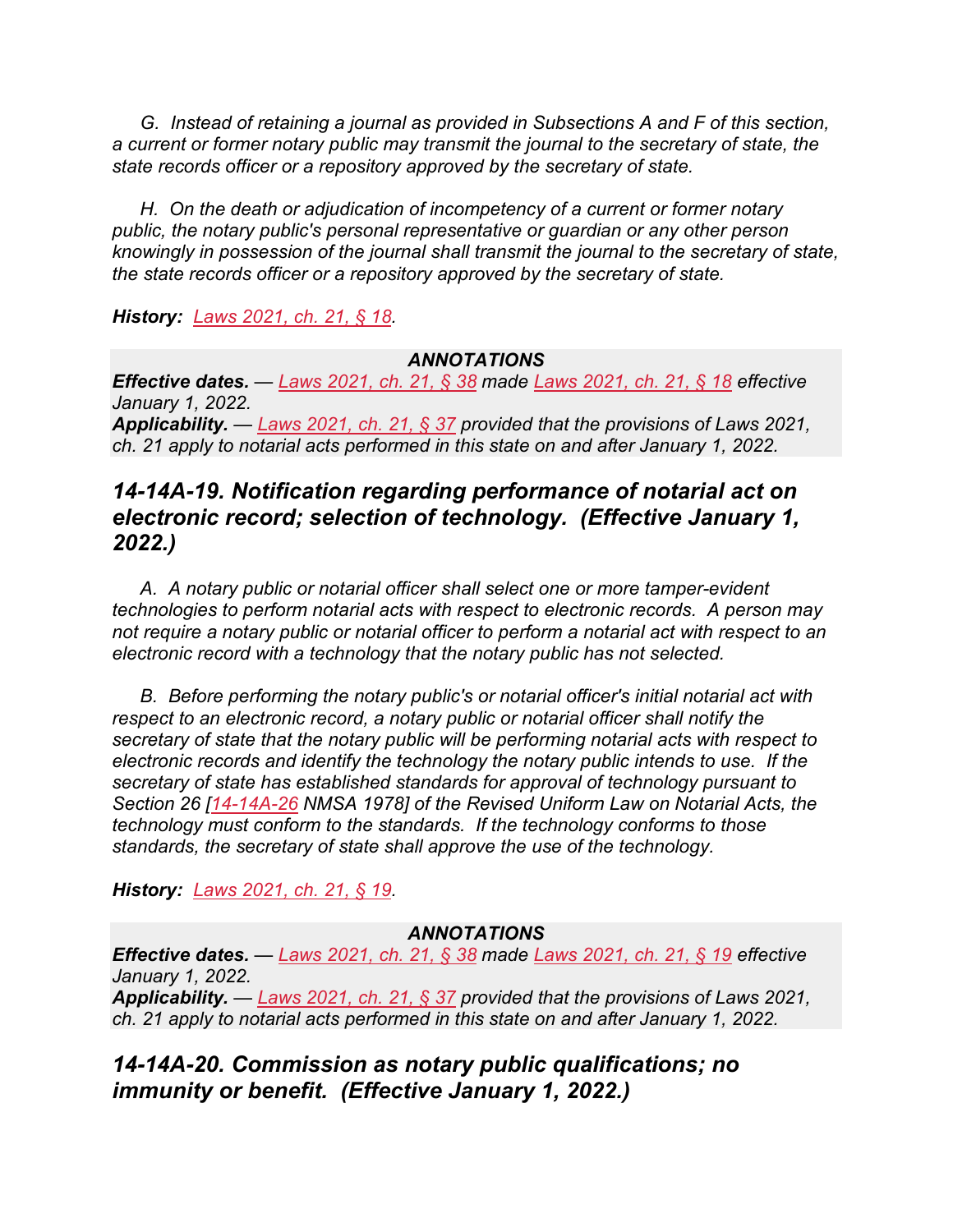*A. An individual may apply to the secretary of state for a commission as a notary public. The applicant shall comply with and provide the information required by rules established by the secretary of state and pay any application fee.*

*B. To qualify for the commission as a notary public, an applicant shall:*

- *(1) be at least eighteen years of age;*
- *(2) be a citizen or permanent legal resident of the United States;*
- *(3) be a resident of or have a place of employment in this state;*
- *(4) be able to read and write English;*

*(5) not be disqualified to receive a commission under Section 22 [\[14-14A-](https://nmonesource.com/nmos/nmsa/en/item/4383/index.do#!b/14-14A-22)[22](https://nmonesource.com/nmos/nmsa/en/item/4383/index.do#!b/14-14A-22)* NMSA 1978] of the Revised Uniform Law on Notarial Acts;

*(6) have passed the examination required pursuant to Subsection A of Section 21 [\[14-14A-21](https://nmonesource.com/nmos/nmsa/en/item/4383/index.do#!b/14-14A-21) NMSA 1978] of the Revised Uniform Law on Notarial Acts; and*

*(7) not otherwise be qualified as a notarial officer; provided that an individual who is employed as a court clerk, deputy court clerk, county clerk or deputy county clerk may also be commissioned as a notary public.*

*C. Before issuance of a commission as a notary public, an applicant for the commission shall execute an oath of office pursuant to the laws of this state and submit it to the secretary of state.*

*D. Before issuance of a commission as a notary public, the notary public or applicant for a commission shall submit to the secretary of state an assurance in the form of a surety bond or its functional equivalent in the amount of ten thousand dollars (\$10,000). The assurance must be issued by a surety or other entity licensed or authorized to do business in this state. The assurance must cover acts performed during the term of the notary public's commission and must be in the form prescribed by the secretary of state. If a notary public violates law with respect to notaries public in this state, the surety or issuing entity is liable under the assurance. The surety or issuing entity shall give thirty days notice to the secretary of state before canceling the assurance. The surety or issuing entity shall notify the secretary of state not later than thirty days after making a payment to a claimant under the assurance. A notary public may perform notarial acts in this state only during the period that a valid assurance is on file with the secretary of state.*

*E. On compliance with this section, the secretary of state shall issue a commission as a notary public to an applicant for a term of four years.*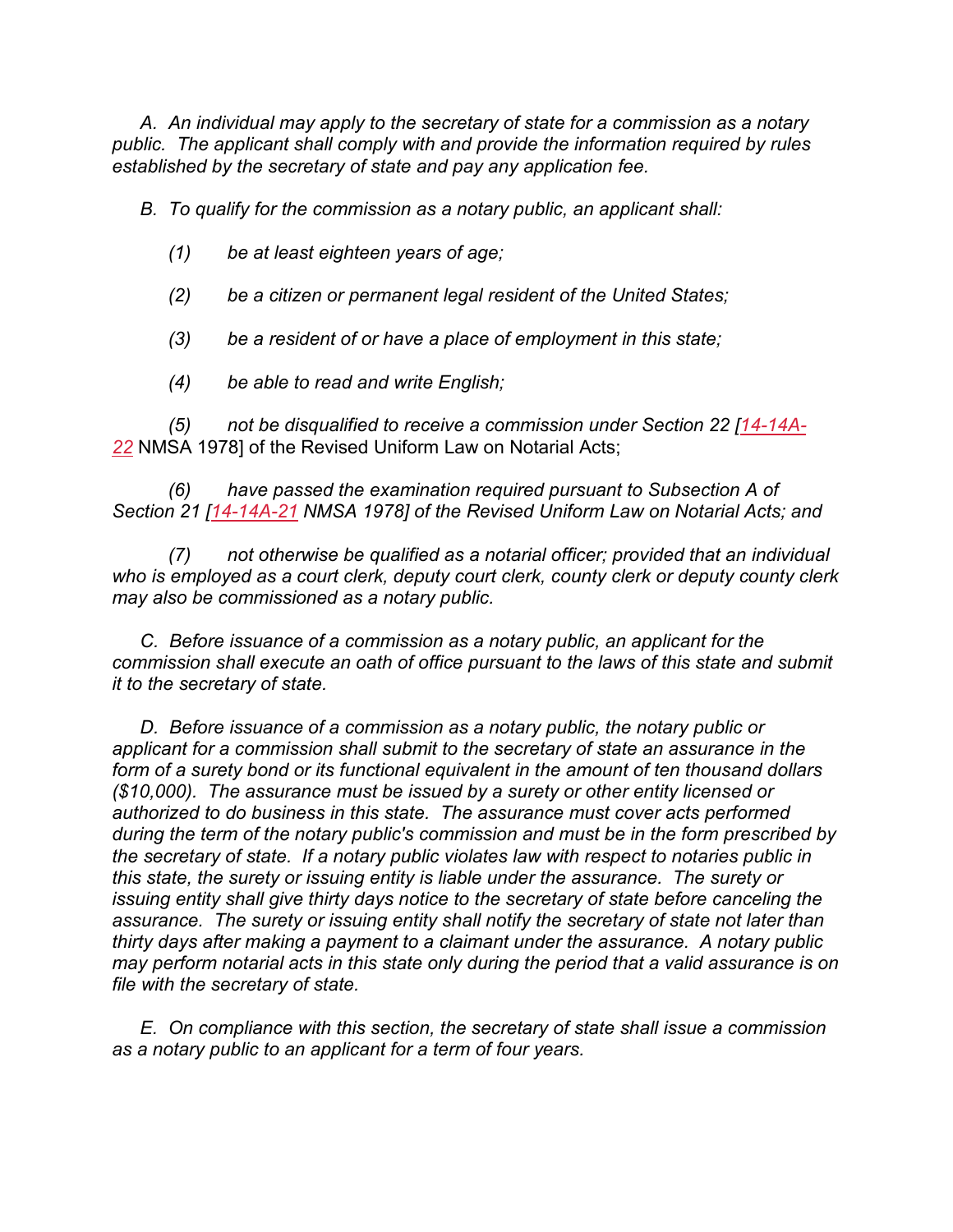*F. A commission to act as a notary public authorizes the notary public to perform notarial acts. The commission does not provide the notary public any immunity or benefit conferred by law of this state on public officials or employees.*

*G. At least thirty days before expiration of each notary public's commission, the secretary of state shall mail a notice of expiration to the notary public's mailing address of record. A notary public may be reappointed upon making an application in the same manner as required for an original application.*

*History: [Laws 2021, ch. 21, § 20.](https://nmonesource.com/nmos/nmsl/en/item/18129/index.do#!b/c21s20)*

#### *ANNOTATIONS*

*Effective dates. — [Laws 2021, ch. 21, § 38](https://nmonesource.com/nmos/nmsl/en/item/18129/index.do#!b/c21s38) made [Laws 2021, ch. 21, § 20](https://nmonesource.com/nmos/nmsl/en/item/18129/index.do#!b/c21s20) effective January 1, 2022. Applicability. — [Laws 2021, ch. 21, § 37](https://nmonesource.com/nmos/nmsl/en/item/18129/index.do#!b/c21s37) provided that the provisions of Laws 2021,* 

*ch. 21 apply to notarial acts performed in this state on and after January 1, 2022.*

## *14-14A-21. Examination of notary public and notarial officers; continuing legal education requirements. (Effective January 1, 2022.)*

*A. An applicant for a commission as a notary public who does not hold a commission in this state is required to pass an examination administered by the secretary of state or an entity approved by the secretary of state. The examination will be based on the course of study described in Subsection B of this section.*

*B. The secretary of state or an entity approved by the secretary of state shall offer regularly a course of study to applicants who do not hold commissions as notaries public in this state. The course must cover the laws, rules, procedures and ethics relevant to notarial acts.*

*C. A notarial officer authorized to practice law in this state may obtain one unit of continuing legal education credit, pursuant to rules established by the board of bar commissioners of the state of New Mexico, for participating in continuing legal education related to performing the notarial acts.*

*History: [Laws 2021, ch. 21, § 21.](https://nmonesource.com/nmos/nmsl/en/item/18129/index.do#!b/c21s21)*

#### *ANNOTATIONS*

*Effective dates. — [Laws 2021, ch. 21, § 38](https://nmonesource.com/nmos/nmsl/en/item/18129/index.do#!b/c21s38) made [Laws 2021, ch. 21, § 21](https://nmonesource.com/nmos/nmsl/en/item/18129/index.do#!b/c21s21) effective January 1, 2022.*

*Applicability. — [Laws 2021, ch. 21, § 37](https://nmonesource.com/nmos/nmsl/en/item/18129/index.do#!b/c21s37) provided that the provisions of Laws 2021, ch. 21 apply to notarial acts performed in this state on and after January 1, 2022.*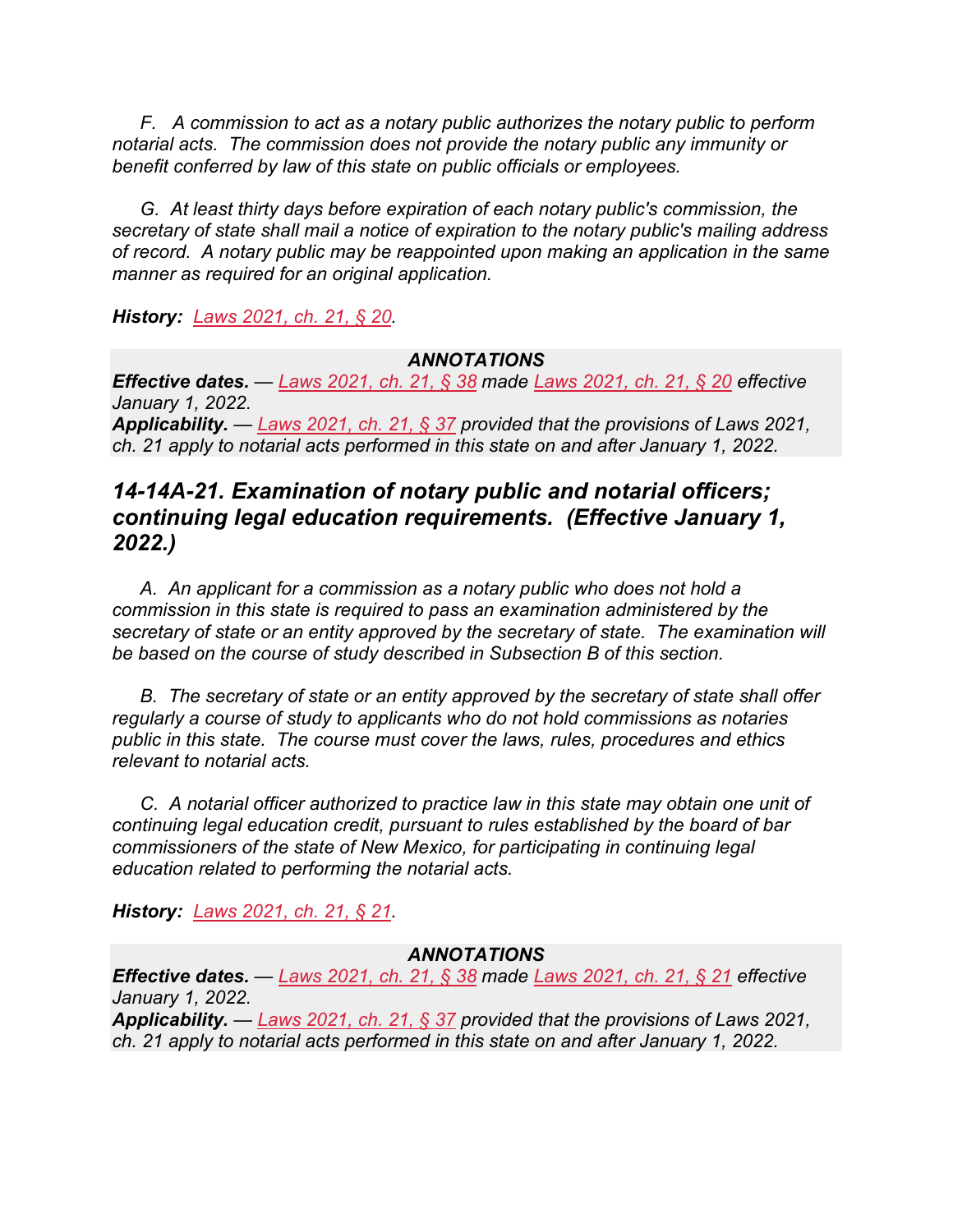## *14-14A-22. Grounds to deny, refuse to renew, revoke, suspend or condition commission of notary public. (Effective January 1, 2022.)*

*A. The state ethics commission may deny, refuse to renew, revoke, suspend or impose a condition on a commission as notary public for any act or omission that demonstrates that the individual lacks the honesty, integrity, competence or reliability to act as a notary public, including:*

*(1) failure to comply with the Revised Uniform Law on Notarial Acts;*

*(2) a fraudulent, dishonest or deceitful misstatement or omission in the application for a commission as a notary public submitted to the state ethics commission;*

*(3) a conviction of the applicant or notary public of any felony or a crime involving fraud, dishonesty or deceit during the term of the notary public's commission or during the five years immediately preceding such term;*

*(4) a finding against, or admission of liability by, the applicant or notary public in any legal proceeding or disciplinary action based on the applicant's or notary public's fraud, dishonesty or deceit;*

*(5) failure by the notary public to discharge any duty required of a notary public, whether by the provisions of the Revised Uniform Law on Notarial Acts, rules of the secretary of state or any federal or state law;*

*(6) use of false or misleading advertising or representation by the notary public representing that the notary has a duty, right or privilege that the notary does not have;*

*(7) violation by the notary public of a rule of the secretary of state regarding a notary public;*

*(8) denial, refusal to renew, revocation, suspension or conditioning of a notary public commission in another state;*

*(9) failure of the notary public to maintain an assurance as provided in Subsection D of Section 20 [\[14-14A-20](https://nmonesource.com/nmos/nmsa/en/item/4383/index.do#!b/14-14A-20) NMSA 1978] of the Revised Uniform Law on Notarial Acts; or*

*(10) if the individual ceases to be a resident of this state or ceases to be employed in this state.*

*B. The secretary of state may deny or refuse to renew an applicant upon notice from the state ethics commission of adverse action upon a notary public.*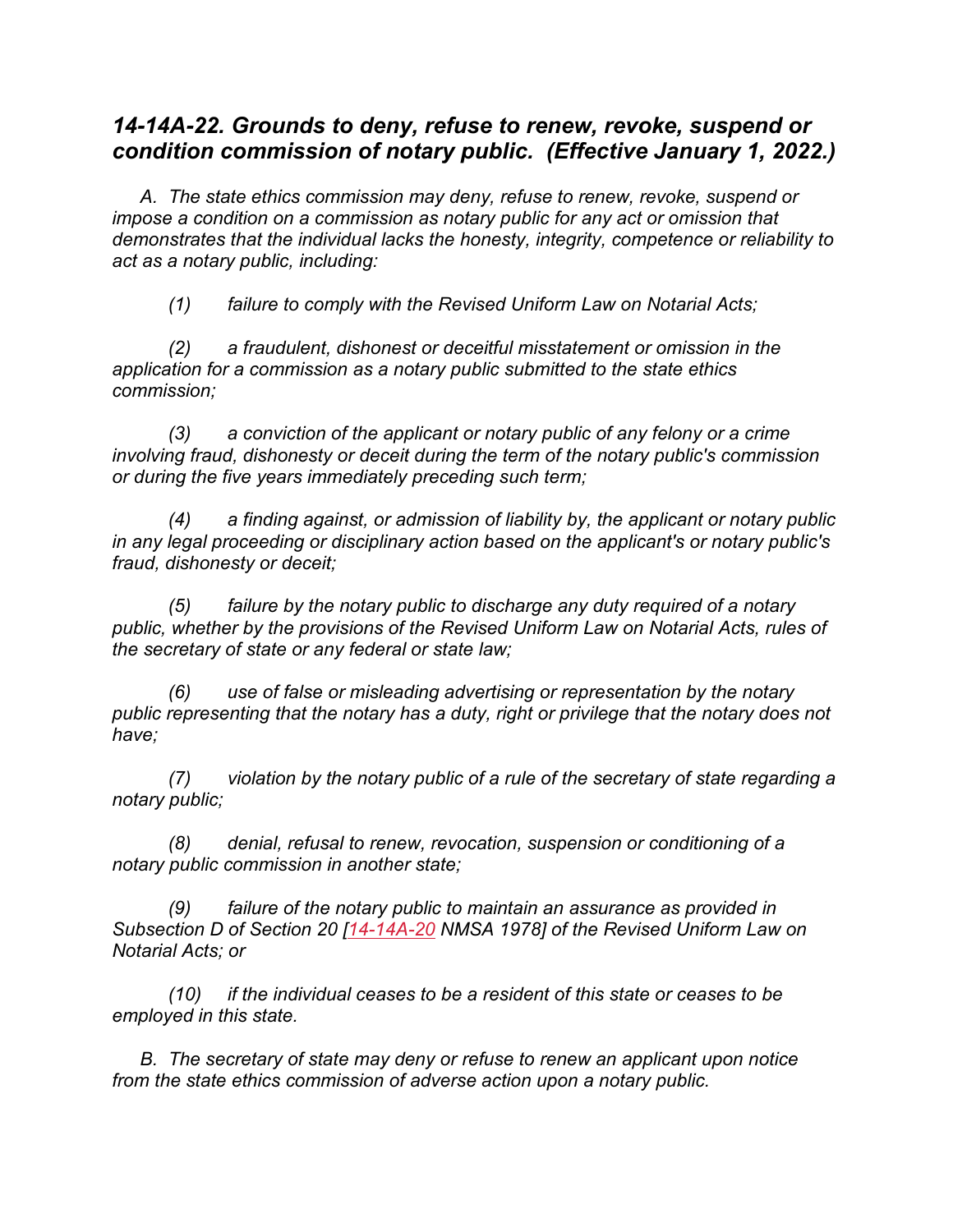*C. The authority of the state ethics commission to deny, refuse to renew, suspend, revoke or impose conditions on a commission as a notary public does not prevent a person from seeking and obtaining other criminal or civil remedies provided by law.*

*History: [Laws 2021, ch. 21, § 22.](https://nmonesource.com/nmos/nmsl/en/item/18129/index.do#!b/c21s22)*

#### *ANNOTATIONS*

*Effective dates. — [Laws 2021, ch. 21, § 38](https://nmonesource.com/nmos/nmsl/en/item/18129/index.do#!b/c21s38) made [Laws 2021, ch. 21, § 22](https://nmonesource.com/nmos/nmsl/en/item/18129/index.do#!b/c21s22) effective January 1, 2022. Applicability. — [Laws 2021, ch. 21, § 37](https://nmonesource.com/nmos/nmsl/en/item/18129/index.do#!b/c21s37) provided that the provisions of Laws 2021, ch. 21 apply to notarial acts performed in this state on and after January 1, 2022.*

## *14-14A-23. Database of notaries public. (Effective January 1, 2022.)*

*The secretary of state shall maintain an electronic database of notaries public providing the following:*

*A. information and a means through which a person may verify the authority of a notary public to perform notarial acts; and*

*B. indication of whether a notary public has notified the secretary of state that the notary public will be performing notarial acts on electronic records.*

*History: [Laws 2021, ch. 21, § 23.](https://nmonesource.com/nmos/nmsl/en/item/18129/index.do#!b/c21s23)*

#### *ANNOTATIONS*

*Effective dates. — [Laws 2021, ch. 21, § 38](https://nmonesource.com/nmos/nmsl/en/item/18129/index.do#!b/c21s38) made [Laws 2021, ch. 21, § 23](https://nmonesource.com/nmos/nmsl/en/item/18129/index.do#!b/c21s23) effective January 1, 2022. Applicability. — [Laws 2021, ch. 21, § 37](https://nmonesource.com/nmos/nmsl/en/item/18129/index.do#!b/c21s37) provided that the provisions of Laws 2021, ch. 21 apply to notarial acts performed in this state on and after January 1, 2022.*

## *14-14A-24. Prohibited acts. (Effective January 1, 2022.)*

*A. A commission as a notary public does not authorize an individual to:*

*(1) assist persons in drafting legal records, give legal advice or otherwise practice law;*

*(2) act as an immigration consultant or an expert on immigration matters;*

*(3) represent a person in a judicial or administrative proceeding relating to immigration to the United States, United States citizenship or related matters; or*

*(4) receive compensation for performing any of the activities listed in this subsection.*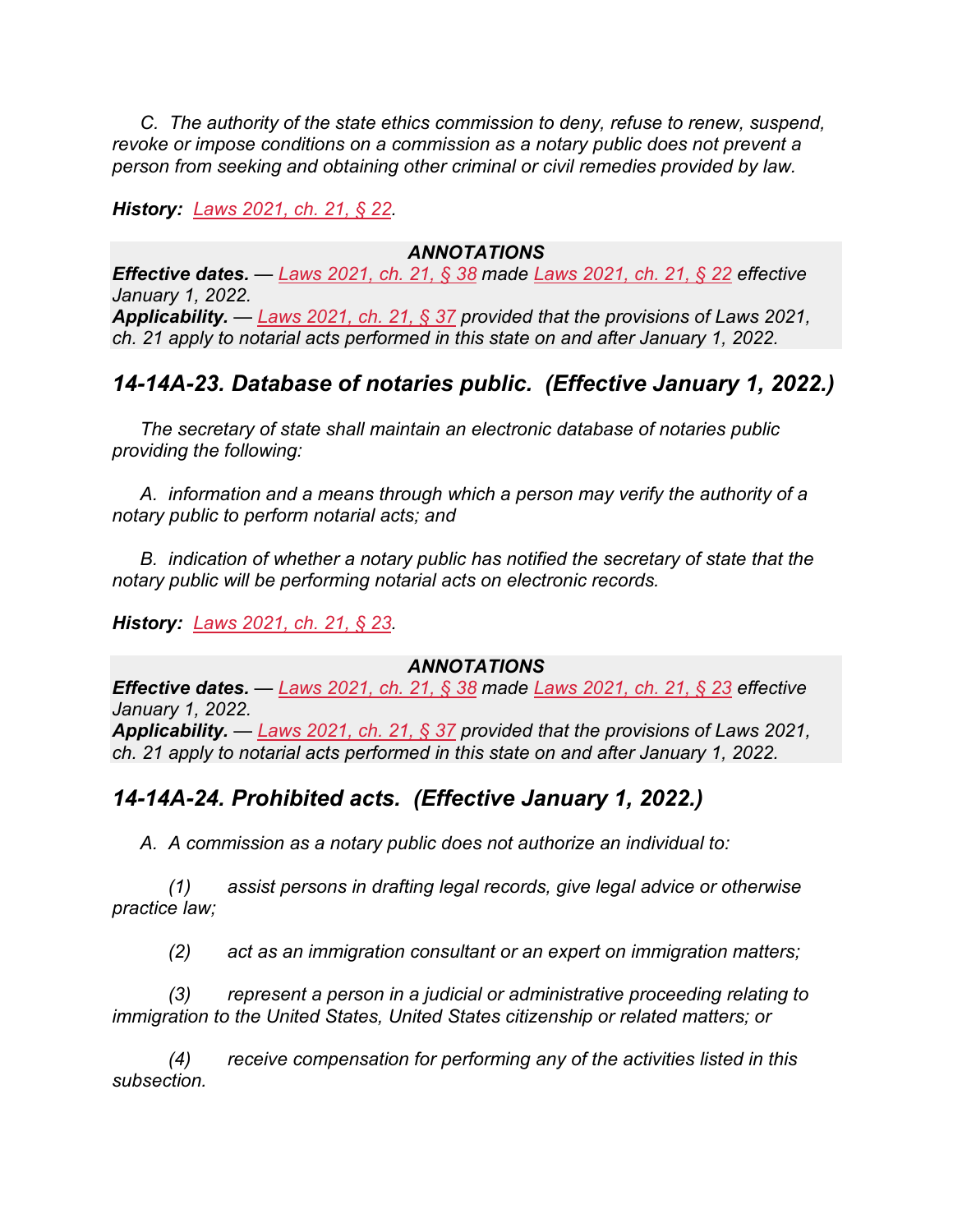*B. A notary public shall not engage in false or deceptive advertising.*

*C. A notary public, other than an attorney licensed to practice law in this state, shall not use the term "notario" or "notario publico".*

*D. A notary public shall not advertise or represent that the notary public may assist persons in drafting legal records, give legal advice or otherwise practice law. If a notary public who is not an attorney licensed to practice law in this state in any manner advertises or represents that the notary public offers notarial services, whether orally or in a record, including broadcast media, print media and the internet, the notary public shall include the following statement or an alternate statement authorized or required by the secretary of state, in the advertisement or representation, prominently and in each language used in the advertisement or representation: "I am not an attorney licensed to practice law in this state. I am not allowed to draft legal records, give advice on legal matters, including immigration, or charge a fee for those activities.". If the form of advertisement or representation is not broadcast media, print media or the internet and does not permit inclusion of the statement required by this subsection because of size, the statement shall be displayed prominently or provided at the place of performance of the notarial act before the notarial act is performed.*

*E. Except as otherwise allowed by law, a notary public shall not withhold access to or possession of an original record provided by a person that seeks performance of a notarial act by the notary public.*

*F. A notary public shall not:*

- *(1) perform a notarial act on a blank or incomplete record;*
- *(2) certify or authenticate a photograph;*
- *(3) perform a notarial act with intent to deceive or defraud; or*

*(4) use the title of notary public or official stamp to endorse, promote, denounce or oppose any product, service, contest, candidate or other offering.*

*G. A notarial officer shall not:*

*(1) make or deliver a certificate of notarial act containing statements that the notarial officer knows to be false; or*

*(2) knowingly perform a notarial act for an individual who does not comply with Section 6 [\[14-14A-6](https://nmonesource.com/nmos/nmsa/en/item/4383/index.do#!b/14-14A-6) NMSA 1978] of the Revised Uniform Law on Notarial Acts.*

*H. A notarial officer who violates any of the provisions of Subsections A through G of this section is guilty of a misdemeanor for each violation and upon conviction shall be*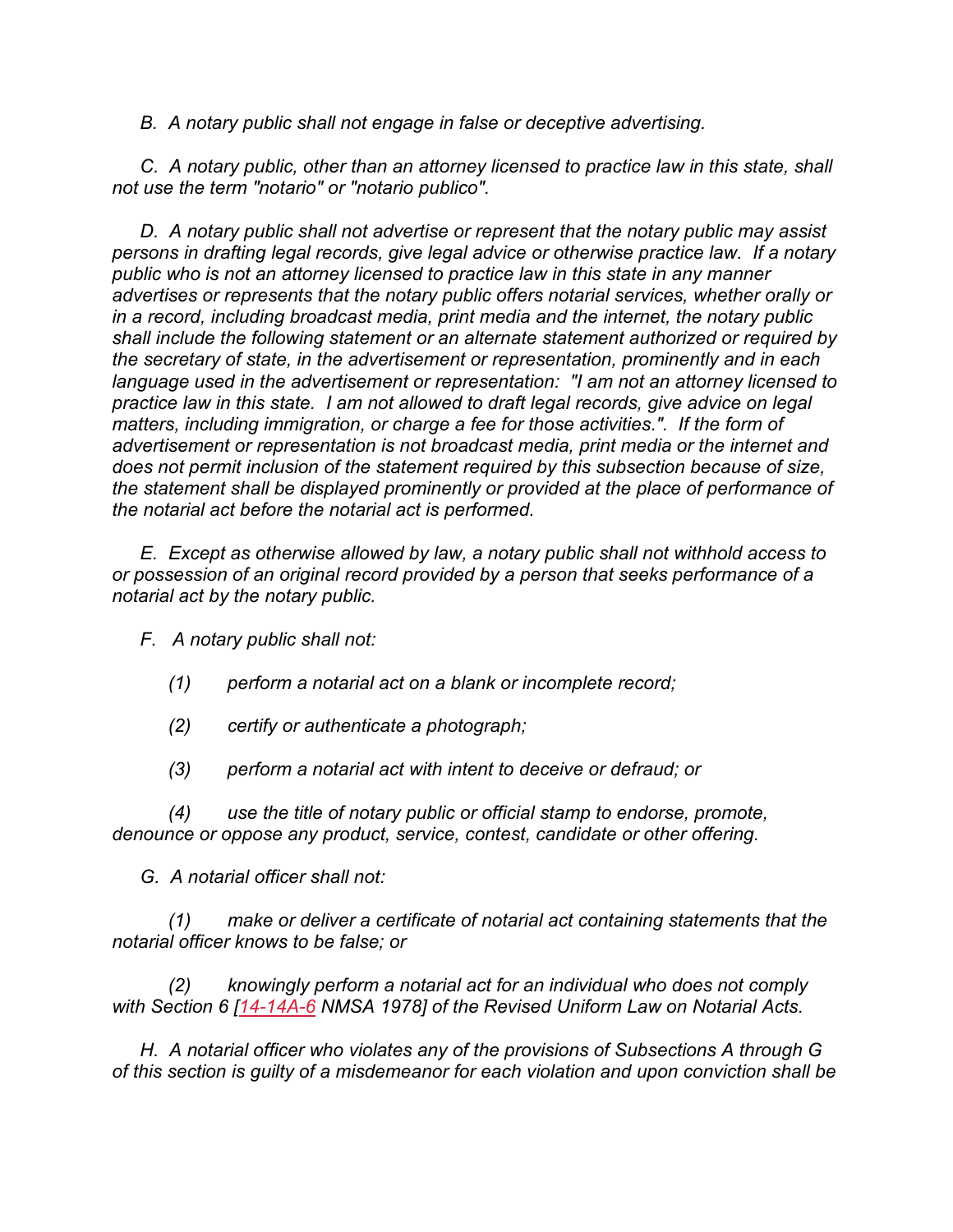*punished by a fine not exceeding one thousand dollars (\$1,000) or by imprisonment for a period not exceeding six months, or both.*

*I. An individual who performs a purported notarial act with knowledge that the individual's commission as a notary public has expired or that the individual is otherwise disqualified from the office of notary public or as a notarial officer is guilty of a misdemeanor and upon conviction shall be punished by a fine of five hundred dollars (\$500) and shall be removed from office by the state ethics commission.*

*History: [Laws 2021, ch. 21, § 24.](https://nmonesource.com/nmos/nmsl/en/item/18129/index.do#!b/c21s24)*

#### *ANNOTATIONS*

*Effective dates. — [Laws 2021, ch. 21, § 38](https://nmonesource.com/nmos/nmsl/en/item/18129/index.do#!b/c21s38) made [Laws 2021, ch. 21, § 24](https://nmonesource.com/nmos/nmsl/en/item/18129/index.do#!b/c21s24) effective January 1, 2022. Applicability. — [Laws 2021, ch. 21, § 37](https://nmonesource.com/nmos/nmsl/en/item/18129/index.do#!b/c21s37) provided that the provisions of Laws 2021, ch. 21 apply to notarial acts performed in this state on and after January 1, 2022.*

## *14-14A-25. Validity of notarial acts. (Effective January 1, 2022.)*

*Except as otherwise provided in Subsection B of Section 3 [\[14-14A-3](https://nmonesource.com/nmos/nmsa/en/item/4383/index.do#!b/14-14A-3) NMSA 1978] of the Revised Uniform Law on Notarial Acts, the failure of a notarial officer to perform a duty or meet a requirement specified in the Revised Uniform Law on Notarial Acts does not invalidate a notarial act performed by the notarial officer. The validity of a notarial act under the Revised Uniform Law on Notarial Acts does not prevent an aggrieved person from seeking to invalidate the record or transaction that is the subject of the notarial act or from seeking other remedies based on law of this state other than the Revised Uniform Law on Notarial Acts or law of the United States. This section does not validate a purported notarial act performed by an individual who does not have the authority to perform notarial acts.*

*History: [Laws 2021, ch. 21, § 25.](https://nmonesource.com/nmos/nmsl/en/item/18129/index.do#!b/c21s25)*

#### *ANNOTATIONS*

*Effective dates. — [Laws 2021, ch. 21, § 38](https://nmonesource.com/nmos/nmsl/en/item/18129/index.do#!b/c21s38) made [Laws 2021, ch. 21, § 25](https://nmonesource.com/nmos/nmsl/en/item/18129/index.do#!b/c21s25) effective January 1, 2022. Applicability. — [Laws 2021, ch. 21, § 37](https://nmonesource.com/nmos/nmsl/en/item/18129/index.do#!b/c21s37) provided that the provisions of Laws 2021, ch. 21 apply to notarial acts performed in this state on and after January 1, 2022.*

## *14-14A-26. Rules. (Effective January 1, 2022.)*

*A. The secretary of state may adopt rules to implement the Revised Uniform Law on Notarial Acts. Rules adopted regarding the performance of notarial acts with respect to electronic records may not require, or accord greater legal status or effect to, the implementation or application of a specific technology or technical specification. The rules may:*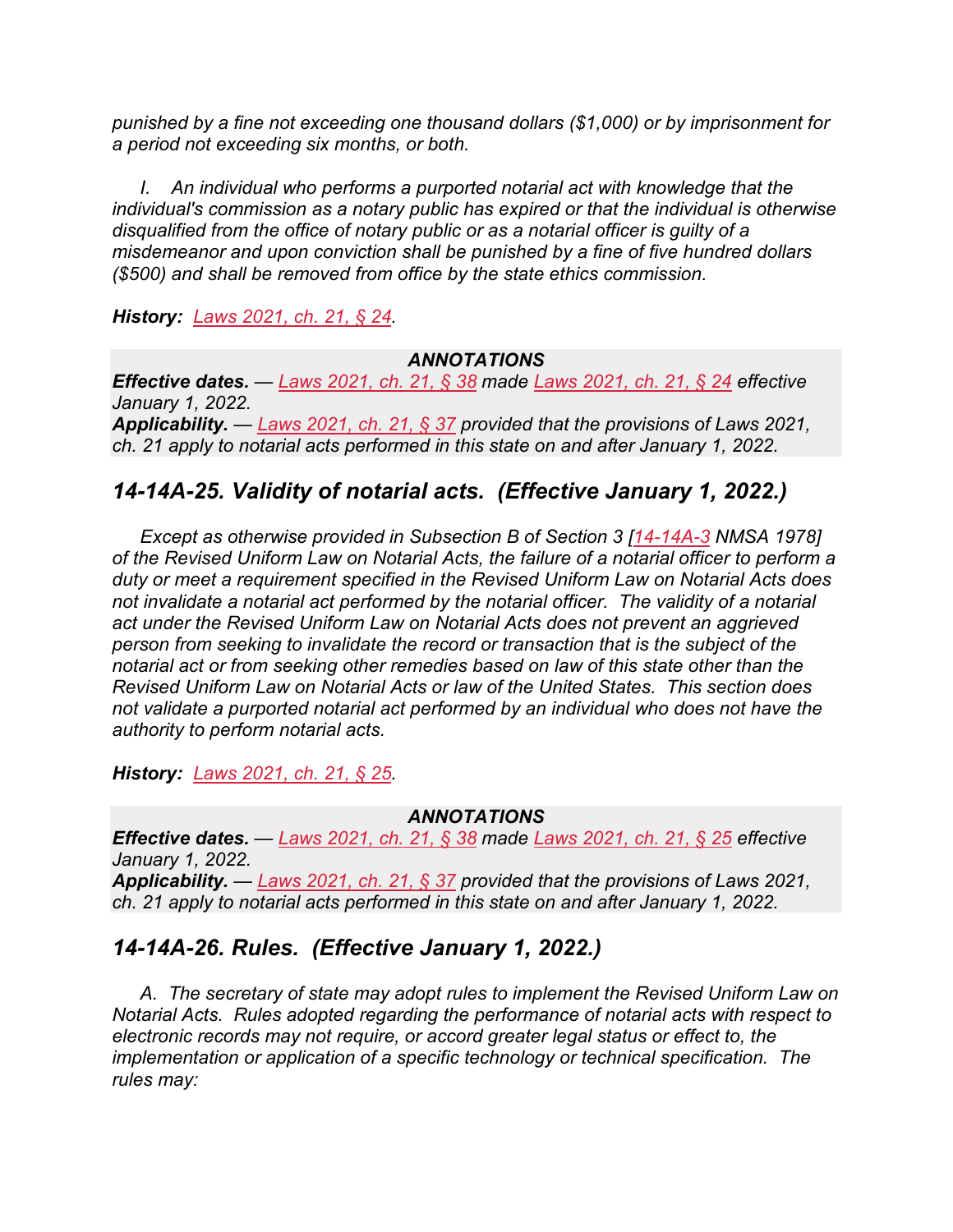*(1) prescribe the manner of performing notarial acts regarding tangible and electronic records;*

*(2) include provisions to ensure that any change to or tampering with a record bearing a certificate of a notarial act is self-evident;*

*(3) include provisions to ensure integrity in the creation, transmittal, storage or authentication of electronic records or signatures;*

*(4) prescribe the process of granting, renewing, conditioning, denying, suspending or revoking a notary public commission and assuring the trustworthiness of an individual holding a commission as notary public;*

*(5) include provisions to prevent fraud or mistake in the performance of notarial acts;*

*(6) establish the process for approving and accepting surety bonds and other forms of assurance pursuant to Subsection D of Section 20 [\[14-14A-20](https://nmonesource.com/nmos/nmsa/en/item/4383/index.do#!b/14-14A-20) NMSA 1978] of the Revised Uniform Law on Notarial Acts;*

*(7) provide for the administration of the examination pursuant to Subsection A of Section 21 [\[14-14A-21](https://nmonesource.com/nmos/nmsa/en/item/4383/index.do#!b/14-14A-21) NMSA 1978] of the Revised Uniform Law on Notarial Acts and the course of study pursuant to Subsection B of Section 21 of the Revised Uniform Law on Notarial Acts; and*

*(8) provide for the administration of continuing legal education for notarial officers authorized to practice law in this state in collaboration with the board of bar commissioners of the state of New Mexico and pursuant to rules adopted by the board of bar commissioners of the state of New Mexico.*

*B. In adopting, amending or repealing rules about notarial acts with respect to electronic records, the secretary of state shall consider, so far as is consistent with the Revised Uniform Law on Notarial Acts:*

*(1) the most recent standards regarding electronic records promulgated by national bodies, such as the national association of secretaries of state;*

*(2) standards, practices and customs of other jurisdictions that substantially enact the Revised Uniform Law on Notarial Acts; and*

*(3) the views of governmental officials and entities and other interested persons.*

*History: [Laws 2021, ch. 21, § 26.](https://nmonesource.com/nmos/nmsl/en/item/18129/index.do#!b/c21s26)*

#### *ANNOTATIONS*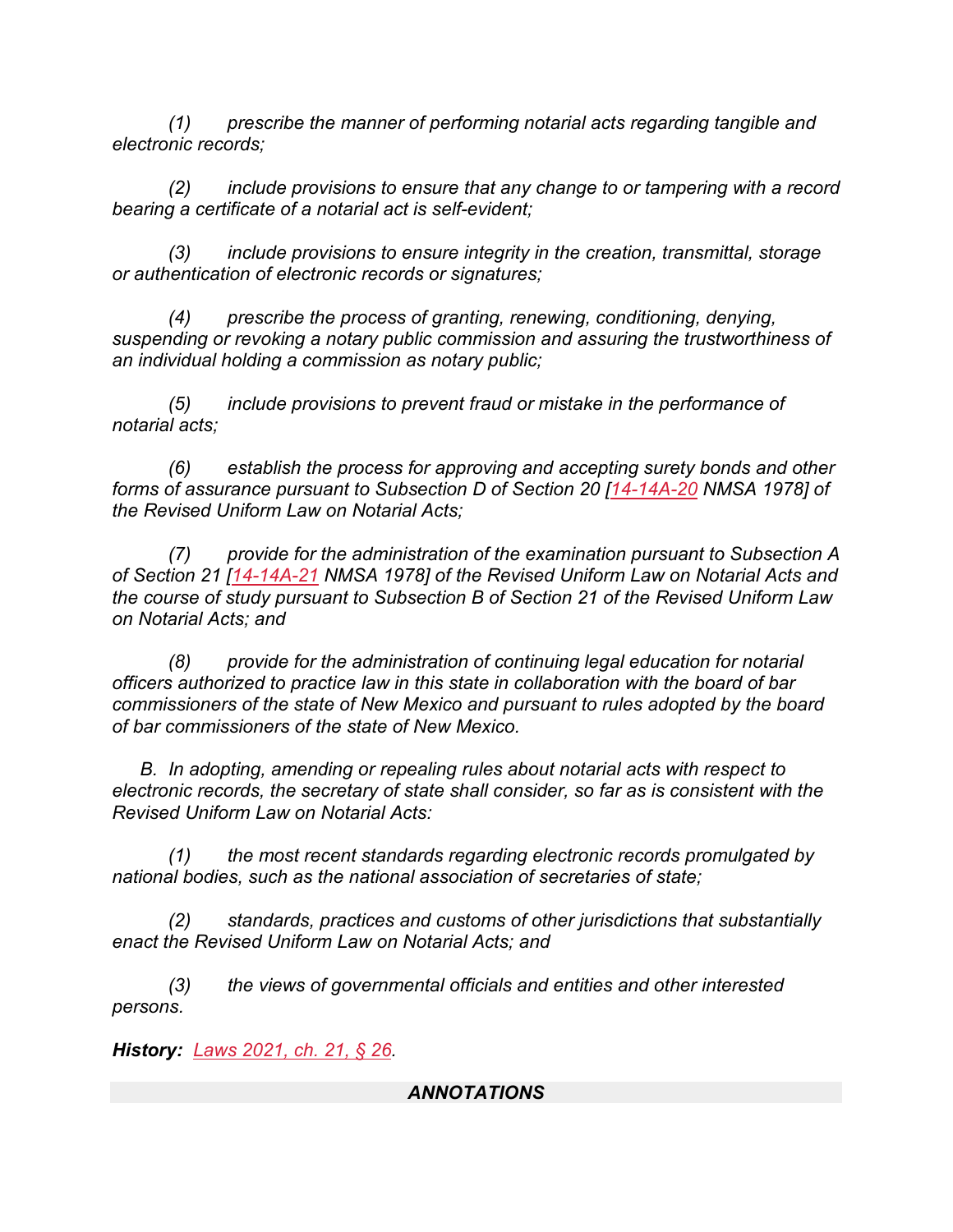*Effective dates. — [Laws 2021, ch. 21, § 38](https://nmonesource.com/nmos/nmsl/en/item/18129/index.do#!b/c21s38) made [Laws 2021, ch. 21, § 26](https://nmonesource.com/nmos/nmsl/en/item/18129/index.do#!b/c21s26) effective January 1, 2022. Applicability. — [Laws 2021, ch. 21, § 37](https://nmonesource.com/nmos/nmsl/en/item/18129/index.do#!b/c21s37) provided that the provisions of Laws 2021, ch. 21 apply to notarial acts performed in this state on and after January 1, 2022.*

## *14-14A-27. Notary public commission in effect. (Effective January 1, 2022.)*

*A. A commission as a notary public in effect on the effective date of the Revised Uniform Law on Notarial Acts continues until its date of expiration.*

*B. A notarial officer authorized to practice law in this state is authorized to practice notarial acts with no expiration of this authority but shall maintain an active license to practice law.*

*C. A notary public not authorized to practice law in this state who applies to renew a commission as a notary public on or after the effective date of the Revised Uniform Law on Notarial Acts is subject to and shall comply with the Revised Uniform Law on Notarial Acts.*

*D. A notary public or notarial officer, in performing notarial acts after the effective date of the Revised Uniform Law on Notarial Acts, shall comply with the Revised Uniform Law on Notarial Acts.*

*History: [Laws 2021, ch. 21, § 27.](https://nmonesource.com/nmos/nmsl/en/item/18129/index.do#!b/c21s27)*

#### *ANNOTATIONS*

*Effective dates. — [Laws 2021, ch. 21, § 38](https://nmonesource.com/nmos/nmsl/en/item/18129/index.do#!b/c21s38) made [Laws 2021, ch. 21, § 27](https://nmonesource.com/nmos/nmsl/en/item/18129/index.do#!b/c21s27) effective January 1, 2022. Applicability. — [Laws 2021, ch. 21, § 37](https://nmonesource.com/nmos/nmsl/en/item/18129/index.do#!b/c21s37) provided that the provisions of Laws 2021, ch. 21 apply to notarial acts performed in this state on and after January 1, 2022.*

## *14-14A-28. Fees. (Effective January 1, 2022.)*

*A. A notary public or notarial officer may charge the maximum fee specified in this section, charge less than the maximum fee or waive the fee.*

*B. An employer shall not establish fees for notarial services that are in excess of those specified in this section nor on the attributes of the principal as delineated.*

*C. The maximum fees that may be charged by a notary public or notarial officer licensed to practice law for notarial acts are:*

*(1) for acknowledgments, five dollars (\$5.00) per acknowledgment;*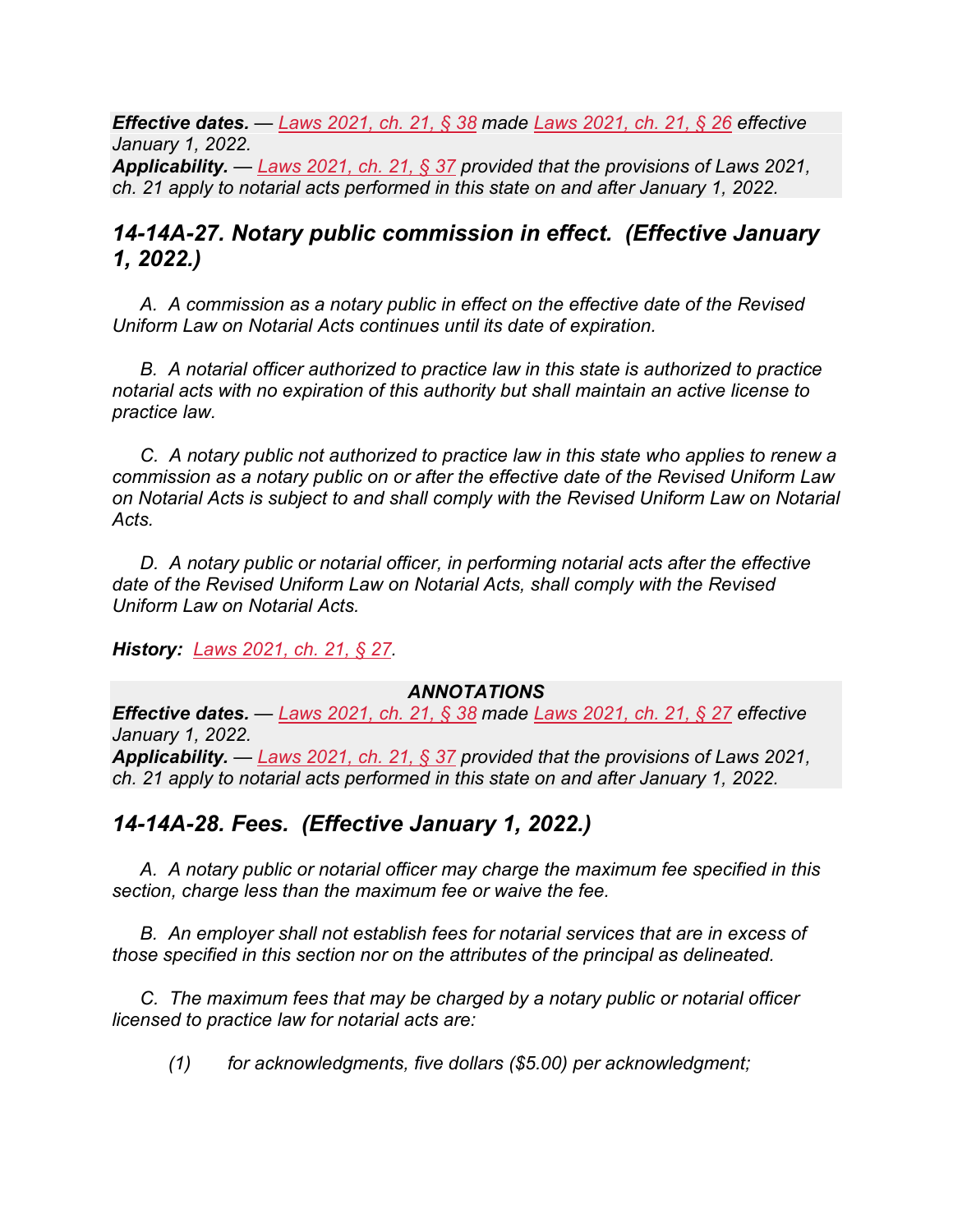*(2) for oaths or affirmations without a signature, five dollars (\$5.00) per person;*

*(3) for jurats, five dollars (\$5.00) per jurat; and*

*(4) for copy certifications, fifty cents (\$.50) per page with a minimum total charge of five dollars (\$5.00).*

*D. A notary public or notarial officer may charge a travel fee when traveling to perform a notarial act if:*

*(1) the notary public and the person requesting the notarial act agree upon the travel fee in advance of the travel; and*

*(2) the notary public explains to the person requesting the notarial act that the travel fee is separate from the notarial fees and not mandated by law.*

*E. In addition to the fees prescribed in Subsections C and D of this section, a notary public may charge a technology fee not to exceed twenty-five dollars (\$25.00) or other amount established by rule by the secretary of state per notarial act performed with respect to an electronic record.*

*History: [Laws 2021, ch. 21, § 28.](https://nmonesource.com/nmos/nmsl/en/item/18129/index.do#!b/c21s28)*

#### *ANNOTATIONS*

*Effective dates. — [Laws 2021, ch. 21, § 38](https://nmonesource.com/nmos/nmsl/en/item/18129/index.do#!b/c21s38) made [Laws 2021, ch. 21, § 28](https://nmonesource.com/nmos/nmsl/en/item/18129/index.do#!b/c21s28) effective January 1, 2022. Applicability. — [Laws 2021, ch. 21, § 37](https://nmonesource.com/nmos/nmsl/en/item/18129/index.do#!b/c21s37) provided that the provisions of Laws 2021, ch. 21 apply to notarial acts performed in this state on and after January 1, 2022.*

## *14-14A-29. Inspection of public records act compliance. (Effective January 1, 2022.)*

*A. Members of the public may request journal entry or audiovisual recordings related to a specified notarial act transaction pursuant to the Inspection of Public Records Act [Chapter [14,](https://nmonesource.com/nmos/nmsa/en/item/4383/index.do#!b/a2) Article [2](https://nmonesource.com/nmos/nmsa/en/item/4383/index.do#!b/a2) NMSA 1978].*

*B. A request made pursuant to Subsection A of this section shall name the notarial act transaction with particularity, naming the document subject to the notarial act in the request for which the journal entry or audiovisual recording is sought.*

*C. No request for records relating to a notarial act that does not name the document subject to the notarial act shall be enforceable pursuant to the Inspection of Public Records Act.*

*History: [Laws 2021, ch. 21, § 29.](https://nmonesource.com/nmos/nmsl/en/item/18129/index.do#!b/c21s29)*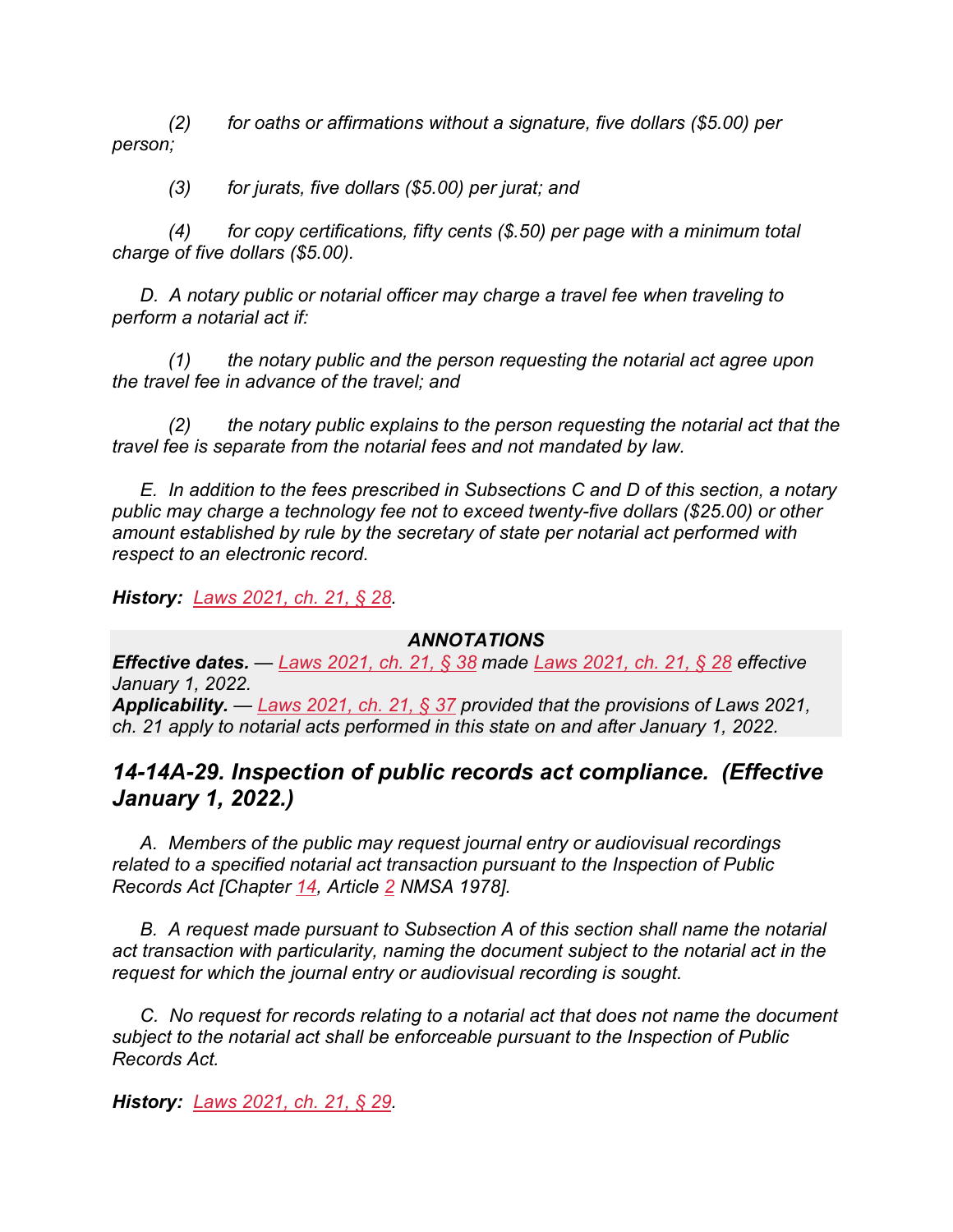#### *ANNOTATIONS*

*Effective dates. — [Laws 2021, ch. 21, § 38](https://nmonesource.com/nmos/nmsl/en/item/18129/index.do#!b/c21s38) made [Laws 2021, ch. 21, § 29](https://nmonesource.com/nmos/nmsl/en/item/18129/index.do#!b/c21s29) effective January 1, 2022.*

*Applicability. — [Laws 2021, ch. 21, § 37](https://nmonesource.com/nmos/nmsl/en/item/18129/index.do#!b/c21s37) provided that the provisions of Laws 2021, ch. 21 apply to notarial acts performed in this state on and after January 1, 2022.*

## *14-14A-30. Saving clause. (Effective January 1, 2022.)*

*The Revised Uniform Law on Notarial Acts does not affect the validity or effect of a notarial act performed before the effective date of the Revised Uniform Law on Notarial Acts.*

*History: [Laws 2021, ch. 21, § 30.](https://nmonesource.com/nmos/nmsl/en/item/18129/index.do#!b/c21s30)*

#### *ANNOTATIONS*

*Effective dates. — [Laws 2021, ch. 21, § 38](https://nmonesource.com/nmos/nmsl/en/item/18129/index.do#!b/c21s38) made [Laws 2021, ch. 21, § 30](https://nmonesource.com/nmos/nmsl/en/item/18129/index.do#!b/c21s30) effective January 1, 2022.*

*Applicability. — [Laws 2021, ch. 21, § 37](https://nmonesource.com/nmos/nmsl/en/item/18129/index.do#!b/c21s37) provided that the provisions of Laws 2021, ch. 21 apply to notarial acts performed in this state on and after January 1, 2022.*

## *14-14A-31. Uniformity of application and construction. (Effective January 1, 2022.)*

*In applying and construing the Revised Uniform Law on Notarial Acts, consideration shall be given to the need to promote uniformity of the law with respect to its subject matter among states that enact it.*

*History: [Laws 2021, ch. 21, § 31.](https://nmonesource.com/nmos/nmsl/en/item/18129/index.do#!b/c21s31)*

#### *ANNOTATIONS*

*Effective dates. — [Laws 2021, ch. 21, § 38](https://nmonesource.com/nmos/nmsl/en/item/18129/index.do#!b/c21s38) made [Laws 2021, ch. 21, § 31](https://nmonesource.com/nmos/nmsl/en/item/18129/index.do#!b/c21s31) effective January 1, 2022. Applicability. — [Laws 2021, ch. 21, § 37](https://nmonesource.com/nmos/nmsl/en/item/18129/index.do#!b/c21s37) provided that the provisions of Laws 2021, ch. 21 apply to notarial acts performed in this state on and after January 1, 2022.*

## *14-14A-32. Relation to federal Electronic Signatures in Global and National Commerce Act. (Effective January 1, 2022.)*

*The Revised Uniform Law on Notarial Acts modifies, limits and supersedes the federal Electronic Signatures in Global and National Commerce Act, but does not modify, limit or supersede Section 101(c) of that act, 15 U.S.C. Section 7001(c), or authorize electronic delivery of any of the notices described in Section 103(b) of that act, 15 U.S.C. Section 7003(b).*

*History: [Laws 2021, ch. 21, § 32.](https://nmonesource.com/nmos/nmsl/en/item/18129/index.do#!b/c21s32)*